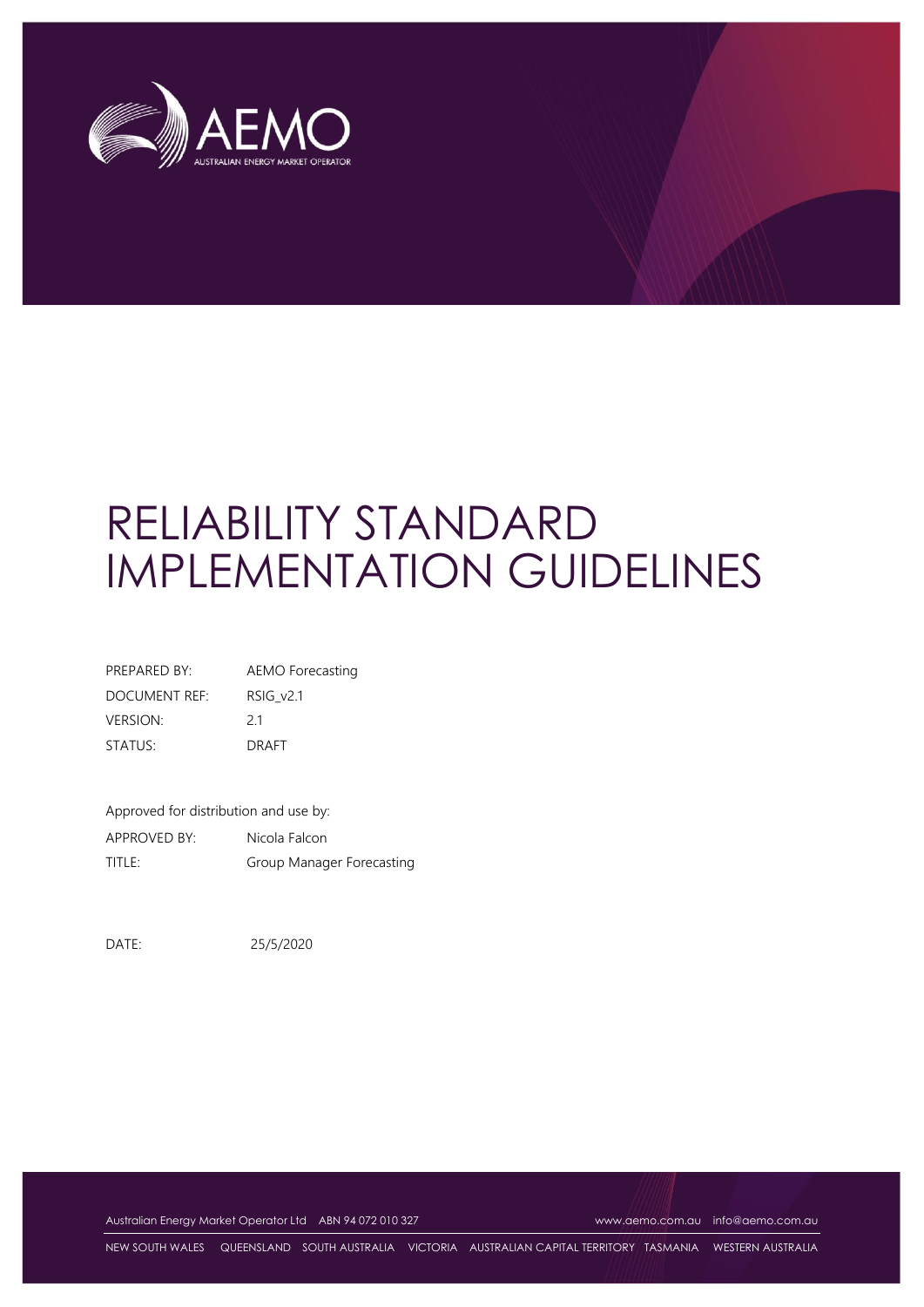

## **VERSION RELEASE HISTORY**

| <b>Version</b> | <b>Effective Date</b> | <b>Summary of Changes</b>                                                                                                                                                                                                                                                                                                                                                                                        |
|----------------|-----------------------|------------------------------------------------------------------------------------------------------------------------------------------------------------------------------------------------------------------------------------------------------------------------------------------------------------------------------------------------------------------------------------------------------------------|
| 1.0            | 18 December<br>2015   | Initial version following consultation.                                                                                                                                                                                                                                                                                                                                                                          |
| 1.3            | 10 October 2016       | Update RSIG in accordance with Schedule 2 of the National Electricity Amendment<br>(Energy Adequacy Assessment Projection timeframes) Rule 2016 No. 3.                                                                                                                                                                                                                                                           |
| 1.4            | 10 May 2018           | Changes related to MT PASA - Reliability Assessment Methodology following the<br>recommended solution proposed by Ernst & Young (EY) and suggested by consulted<br>persons during the RSIG consultation.<br>Updated intermittent generation and network constraint approach used in ESOO.                                                                                                                        |
| 2.0            | 25 June 2018          | Update RSIG to be consistent with Rules clause 4.8.4A and new format                                                                                                                                                                                                                                                                                                                                             |
| 2.1            | 25 May 2020           | Updated RSIG to reflect changes to the Rules and to the Procedure for the Exercise of<br>Reliability and Emergency Reserve Trader and to reflect updates required due to the<br>expected implementation of the interim reliability measure.<br>The updates also provide clarification around factors to be considered by AEMO in<br>determining whether an ESOO update or change in MT PASA inputs is warranted. |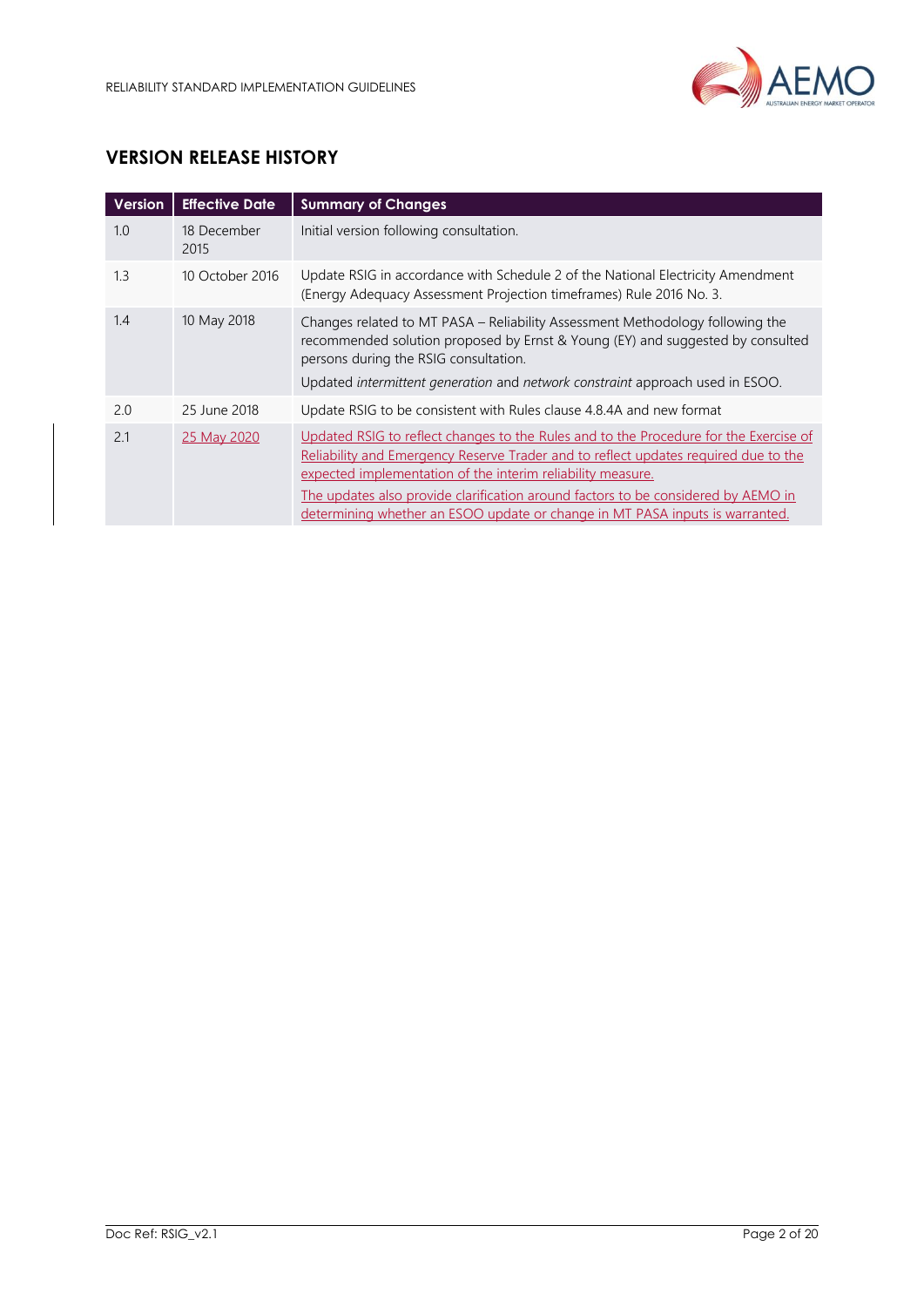

## **CONTENTS**

| $1_{\cdot}$ | <b>INTRODUCTION</b>                                                                           | $\overline{4}$ |
|-------------|-----------------------------------------------------------------------------------------------|----------------|
| 1.1.        | Purpose and scope                                                                             | $\overline{4}$ |
| 1.2.        | Definitions and interpretation                                                                | $\overline{4}$ |
| 1.3.        | Related documents                                                                             | 5              |
| 1.4.        | The reliability standard                                                                      | 6              |
| 1.5.        | The interim reliability measure                                                               | 7              |
| 1.6.        | AEMO's process for managing low reserve, lack of reserve conditions or an interim reliability |                |
|             | exceedance                                                                                    | 7              |
| 2.          | RELIABILITY STANDARD IMPLEMENTATION PROCESSES                                                 | 8              |
| 2.1.        | <b>Electricity Statement of Opportunities</b>                                                 | 9              |
| 2.2.        | Energy Adequacy Assessment Projection                                                         | 12             |
| 2.3.        | Projected Assessment of System Adequacy                                                       | 13             |
| 2.4.        | Implementation summary                                                                        | 19             |
|             |                                                                                               |                |

## **TABLES**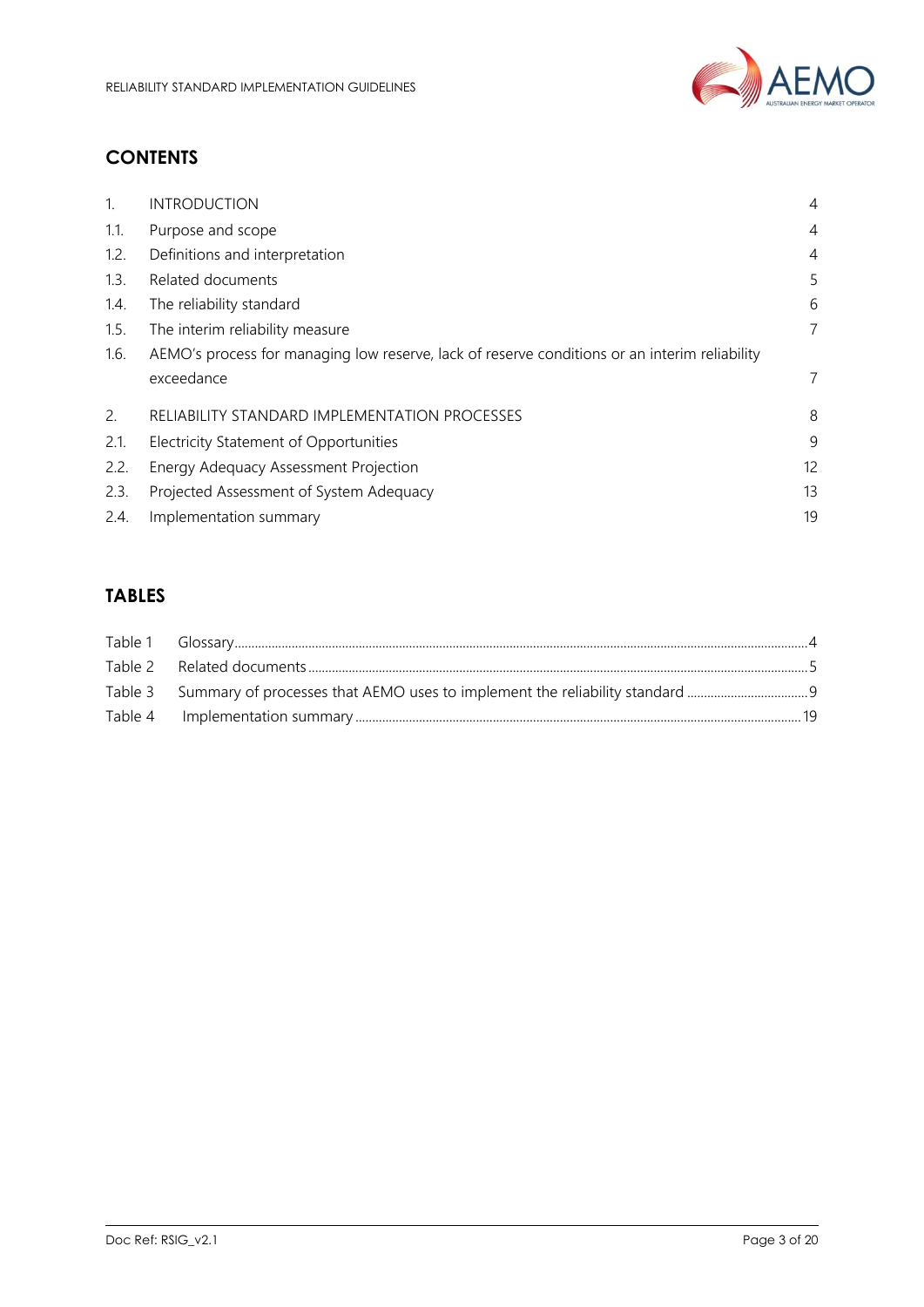

## <span id="page-3-0"></span>**1. INTRODUCTION**

## <span id="page-3-1"></span>**1.1. Purpose and scope**

These are the *reliability standard implementation guidelines* (RSIG or Guidelines) made under clause 3.9.3D of the National Electricity Rules (NER). They outline current processes that evaluate the market against the *reliability standard* and the *interim reliability measure*.

These Guidelines have effect only for the purposes set out in clause 3.9.3D of the NER. The NER and the *National Electricity Law* prevail over these Guidelines to the extent of any inconsistency.

The Guidelines set out how the *Australian Energy Market Operator* (AEMO) implements the *reliability standard* and the *interim reliability measure*, and the approach and assumptions AEMO uses to implement the *reliability standard* in relation to:

- Demand for electricity.
- *Reliability* of existing and future *generation.*
- *Intermittent generation*.
- *Energy constraints*.
- The treatment of extreme weather events.
- *Network constraints*.
- Factors considered in determining whether additional *Energy Adequacy Assessment Projection (EAAP)* reporting is required.

## <span id="page-3-2"></span>**1.2. Definitions and interpretation**

#### **1.2.1. Glossary**

The words, phrases and abbreviations in the table below have the meanings set out opposite them when used in these Procedures.

Terms defined in the National Electricity Law and the NER have the same meanings in these Procedures unless otherwise specified in this clause.

Defined terms/Terms defined in the NER are intended to be identified in these Procedures by italicising them, but failure to italicise a defined term does not affect its meaning.

| <b>Term</b>  | <b>Definition</b>                          |
|--------------|--------------------------------------------|
| <b>AEMO</b>  | Australian Energy Market Operator          |
| <b>ASEFS</b> | Australian Solar Energy Forecasting System |
| <b>AWEFS</b> | Australian Wind Energy Forecasting System  |
| <b>DER</b>   | Distributed Energy Resources               |
| <b>DFS</b>   | Demand Forecasting System                  |
| <b>EAAP</b>  | Energy adequacy assessment projection      |
| <b>ESOO</b>  | Electricity statement of opportunities     |
| <b>EV</b>    | Electric Vehicles                          |
| <b>GELF</b>  | Generator Energy Limitation Framework      |
| GWh          | Gigawatt hours (energy)                    |

#### <span id="page-3-3"></span>**Table 1 Glossary**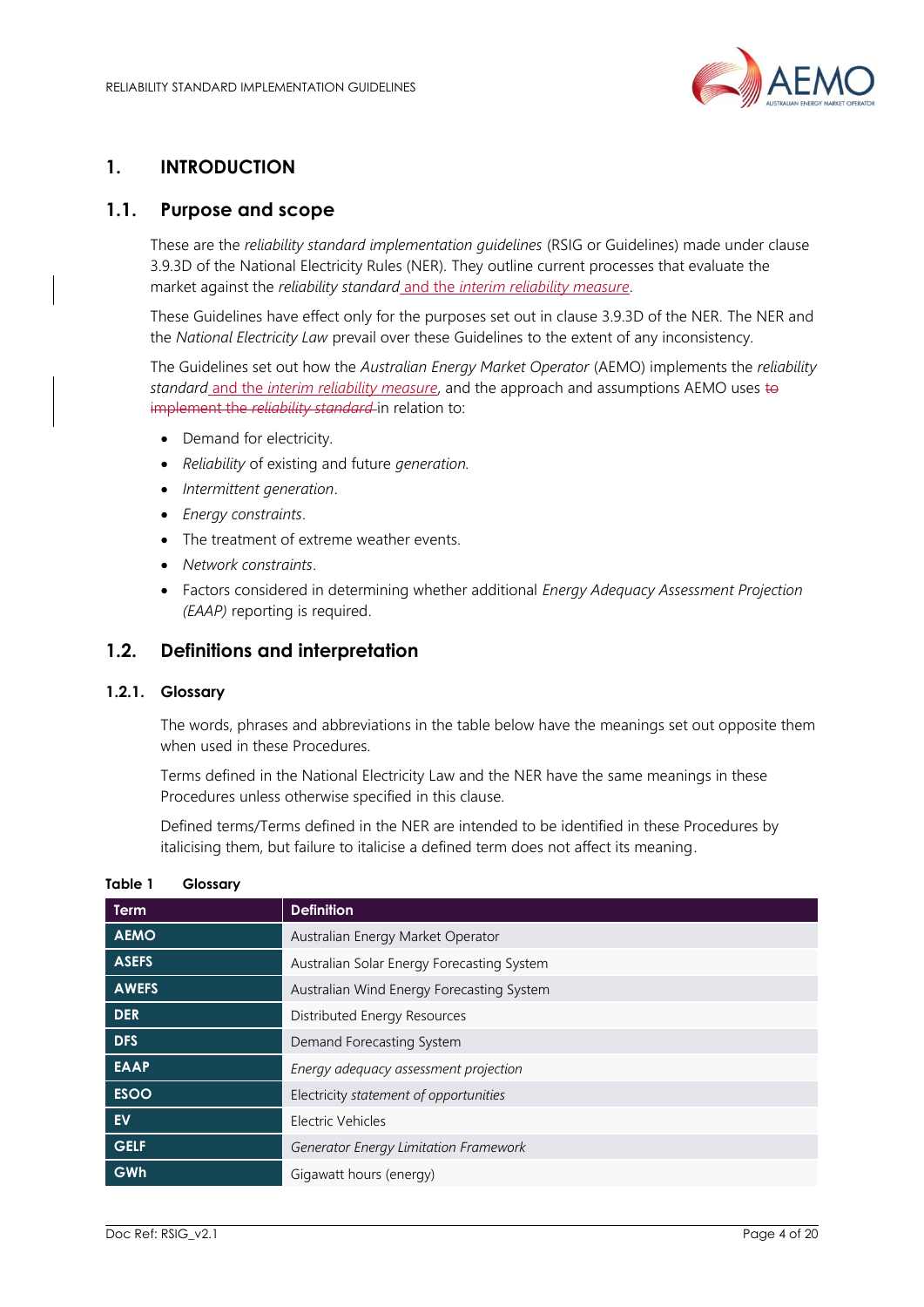

| Term           | <b>Definition</b>                               |
|----------------|-------------------------------------------------|
| <b>LOR</b>     | Lack of reserve                                 |
| <b>LRC</b>     | Low reserve condition                           |
| <b>MT PASA</b> | Medium term PASA                                |
| <b>MW</b>      | Megawatt                                        |
| <b>NEFR</b>    | <b>National Electricity Forecasting Report</b>  |
| <b>NEM</b>     | National Electricity Market                     |
| <b>NER</b>     | National Electricity Rules                      |
| <b>NSCAS</b>   | Network Support and Control Ancillary Services  |
| <b>PASA</b>    | Projected assessment of system adequacy process |
| <b>POE</b>     | Probability of Exceedance                       |
| <b>RERT</b>    | Reliability and emergency reserve trader        |
| <b>RSIG</b>    | Reliability standard implementation quidelines  |
| <b>ST PASA</b> | <b>Short term PASA</b>                          |
| <b>USE</b>     | Unserved energy                                 |

#### **1.2.2. Interpretation**

The following principles of interpretation apply to these Procedures unless otherwise expressly indicated:

- (a) These Procedures are subject to the principles of interpretation set out in Schedule 2 of the National Electricity Law.
- (b) References to time are references to Australian Eastern Standard Time.

## <span id="page-4-0"></span>**1.3. Related documents**

#### <span id="page-4-1"></span>**Table 2 Related documents**

| Reference                    | <b>Title</b>                                                               | <b>Location</b>                                                                                                                                                                                                                                                                                                   |
|------------------------------|----------------------------------------------------------------------------|-------------------------------------------------------------------------------------------------------------------------------------------------------------------------------------------------------------------------------------------------------------------------------------------------------------------|
| <b>Demand</b><br>Forecasting | Load Forecasting<br>SO OP3710                                              | http://www.aemo.com.au/Electricity/National-Electricity-Market-<br>NEM/Security-and-reliability/Power-system-operation<br>https://aemo.com.au/energy-systems/electricity/national-electricity-<br>market-nem/nem-forecasting-and-planning/operational-<br>forecasting/load-forecasting-in-pre-dispatch-and-stpasa |
| <b>Directions</b>            | Intervention, Direction<br>and Clause 4.8.9<br>Instructions SO OP3707      | http://www.aemo.com.au/Electricity/National-Electricity-Market-<br>NEM/Security-and-reliability/Power-system-operation                                                                                                                                                                                            |
| <b>EAAP</b>                  | Energy Adequacy<br>Assessment Projection                                   | http://www.aemo.com.au/Electricity/National-Electricity-Market-<br>NEM/Planning-and-forecasting/Energy-Adequacy-Assessment-<br>Projection                                                                                                                                                                         |
| <b>ESOO</b>                  | <b>NEM Electricity</b><br>Statement of<br>Opportunities (ESOO)<br>web page | http://www.aemo.com.au/Electricity/National-Electricity-Market-<br>NEM/Planning-and-forecasting/NEM-Electricity-Statement-of-<br>Opportunities                                                                                                                                                                    |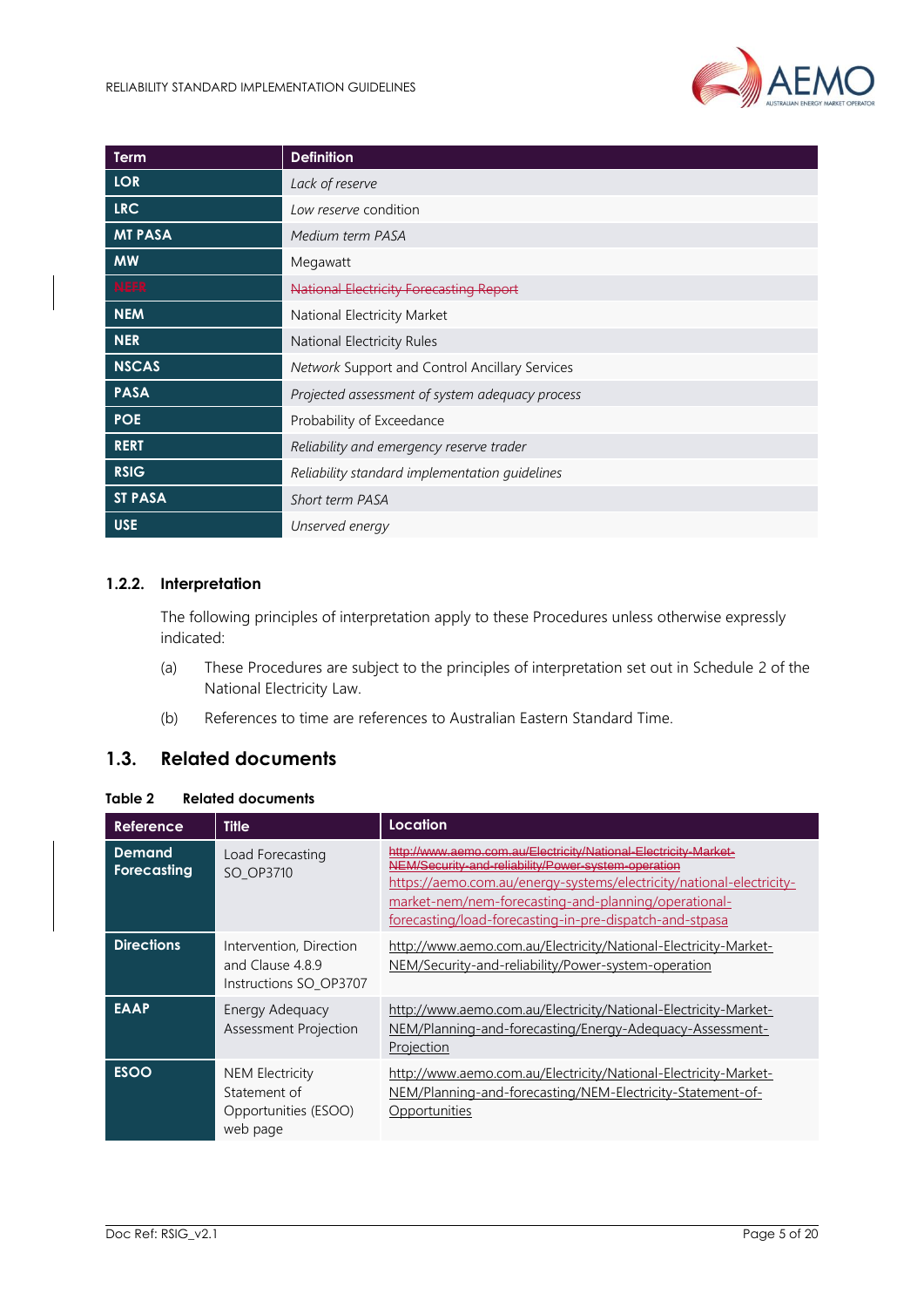

| <b>Reference</b>                                                   | <b>Title</b>                                                                                                                | Location                                                                                                                                                  |
|--------------------------------------------------------------------|-----------------------------------------------------------------------------------------------------------------------------|-----------------------------------------------------------------------------------------------------------------------------------------------------------|
| <u>eclarations</u>                                                 | <b>Reserve Level</b><br><b>Declaration Guidelines</b>                                                                       | https://www.aemo.com.au/Electricity/National-Electricity-Market-<br>NEM/Security-and-reliability/Power-system-operation                                   |
| <b>MT PASA</b>                                                     | MT PASA Process<br>Description                                                                                              | https://www.aemo.com.au/-<br>/media/Files/Electricity/NEM/Data/MMS/2016/MT PASA Process Desc<br>ription.pdf                                               |
| <b>Network</b><br>constraints                                      | Constraint<br>Implementation<br>Guidelines                                                                                  | http://www.aemo.com.au/-<br>/media/Files/Electricity/NEM/Security and Reliability/Congestion-<br>Information/Constraint-Implementation-Guidelines.pdf     |
| <b>Network</b><br>constraints                                      | Constraint Formulation<br>Guidelines                                                                                        | http://www.aemo.com.au/-<br>/media/Files/Electricity/NEM/Security_and_Reliability/Congestion-<br>Information/Constraint_Formulation_Guidelines_v10_1.pdf  |
|                                                                    | Procedure for the<br><b>Dispatch and Activation</b><br>of Reserve Contracts<br><b>SO OP3717</b>                             | http://www.aemo.com.au/Electricity/National-Electricity-Market-<br>NEM/Security-and-reliability/Power-system-operation                                    |
| <b>Reserve</b><br>contracts -<br>procuring<br>reserve<br>contracts | Procedure for the<br>Exercise of Reliability<br>and Emergency Reserve<br>Trader (RERT)<br>SO OP3717 at the<br>AEMO web page | http://www.aemo.com.au/Electricity/National-Electricity-Market-<br>NEM/Emergency-Management                                                               |
| Short term<br>weather<br>events                                    | Power system security<br>quidelines SO_OP3715                                                                               | http://www.aemo.com.au/Electricity/National-Electricity-Market-<br>NEM/Security-and-reliability/Power-system-operation                                    |
| <b>ST PASA</b>                                                     | Short Term Reserve<br>Assessment SO_OP3703                                                                                  | http://www.aemo.com.au/Electricity/National-Electricity-Market-<br>NEM/Security-and-reliability/Power-system-operation                                    |
| <b>ST PASA</b>                                                     | <b>ST PASA Process</b><br>Description                                                                                       | http://www.aemo.com.au/Electricity/National-Electricity-Market-<br>NEM/Security-and-reliability/Dispatch-information/Policy-and-<br>process-documentation |

## <span id="page-5-0"></span>**1.4. The reliability standard**

The *reliability standard* is a measure of the effectiveness, or sufficiency, of installed capacity to meet demand. It is defined in clause 3.9.3C(a) of the NER as the maximum expected *unserved energy* (USE), as a percentage of total energy, in a *region* over a financial year, and is currently set at 0.002%. USE is measured in gigawatt hours (GWh).

The USE that contributes to the *reliability standard* is defined in clause 3.9.3C(b) of the NER and excludes unserved energy associated with *power system security* incidents that result from *multiple contingencies, protected events* or *non-credible contingency events*, *network* outages not associated with inter-*region*al flows and industrial action or acts of God.

The NER does not give specific direction to AEMO on how to implement the *reliability standard*, but it does require AEMO to perform the following functions in accordance with the RSIG:

(a) Clause 3.7.2 MT PASA – (f)(6) Identify and quantify any projected failure to meet the *reliability standard* as assessed in accordance with the RSIG.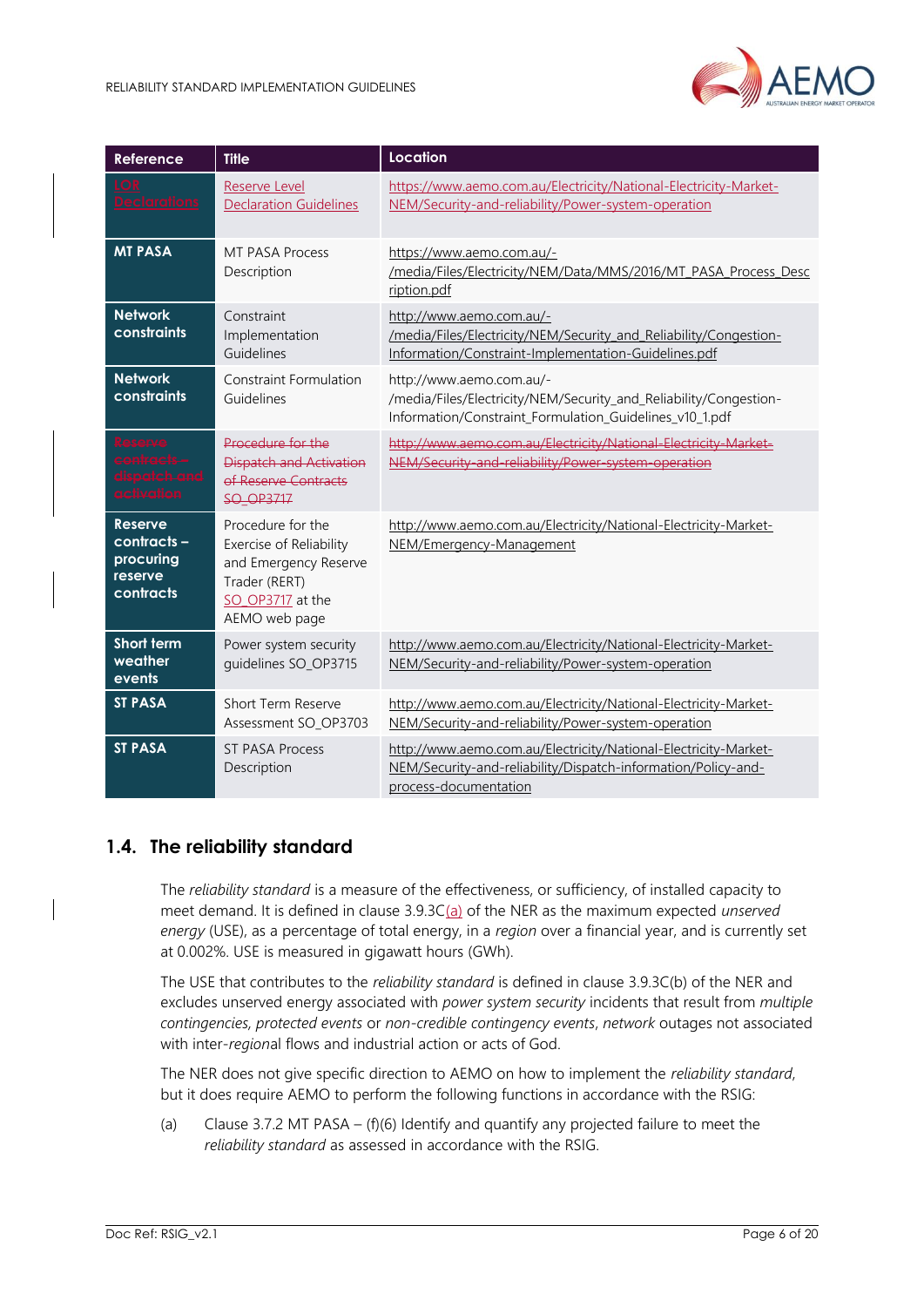

- (b) Clause 3.7.3 ST PASA (h)(5) Identify and quantify any projected failure to meet the *reliability standard* as assessed in accordance with the RSIG.
- (c) Clause 4.2.7 Reliable Operating state (c) Assess whether the *power system* meets, and is projected to meet, the *reliability standard*, having regard to the RSIG.
- (d) Clause 4.3.1 Responsibility of AEMO for *power system security* –

(l) Monitor demand and *generation* capacity in accordance with the RSIG and, if necessary, initiate action in relation to a relevant *AEMO intervention event.*

(m) Publish as appropriate, information about the potential for, or the occurrence of, a situation which could significantly impact, or is significantly impacting, on *power system security*, and advise of any *low reserve* condition for the relevant periods determined in accordance with the RSIG.

(e) Clause 4.8.4 Declaration of conditions –

(a) AEMO may declare a *low reserve* condition when it considers that the balance of *generation* capacity and demand for the period being assessed does not meet the *reliability standard* as assessed in accordance with the RSIG.

(b) AEMO may declare a *lack of reserve* level 1, 2 or 3 when AEMO determines in accordance with the *reserve level declaration guidelines* that the probability of *involuntary load shedding* is, or is forecast to be, more than remote.

#### <span id="page-6-0"></span>**1.5. The interim reliability measure**

The *interim reliability measure* is defined in clause 3.9.3C(a1) as a maximum expected USE in a *region* of 0.0006% of the total energy demanded in that *region* for a given financial year. The USE that contributes to the *interim reliability measure* is consistent with the *reliability standard* and defined in clause 3.9.3C(b) of the NER.

An *interim reliability exceedance occurs if* the level of USE in a financial year-, for a region, exceeds the level set by the *interim reliability measure* in the Electricity Statement of Opportunities (ESOO) or an update to the ESOO.

## <span id="page-6-1"></span>**1.5.1.6. AEMO's process for managing low reserve, or lack of reserve conditions or an interim reliability exceedance**

If AEMO declares a *lack of reserve* (LOR) or *low reserve* condition (LRC), *AEMO* will follow the processes set out in clauses 4.8.5A and 4.8.5B. This includes publishing any foreseeable circumstances that may require *AEMO* to implement an *AEMO intervention event*.

The aim of implementing an AEMO *intervention event* is to maintain the reliability of *supply* and *power system security* where practicable, when a *low reserve* or lack *of reserve* condition exists. *AEMO intervention event*s include:

 $(f(x))$  Issuing an instruction or direction in accordance with clause 4.8.9; or

(g)(b) Exercising the *reliability and emergency reserve trader* in accordance with rule 3.20.

Details on these can be found in the Intervention, Direction and Clause 4.8.9 Instructions document and the Procedure for the Exercise of Reliability and Emergency Reserve Trader (RERT) Dispatch and Activation of Reserve Contracts SO\_OP3717 document listed in Section [1.3\)](#page-4-0). If AEMO determines in an ESOO or an ESOO update that there has been an *interim reliability measure* will not be met*exceedance*, AEMO may procure *interim reliability reserves,. Interim reliability reserves*  may be procured by AEMO provided that the interim reliability exceedance is forecast to occur at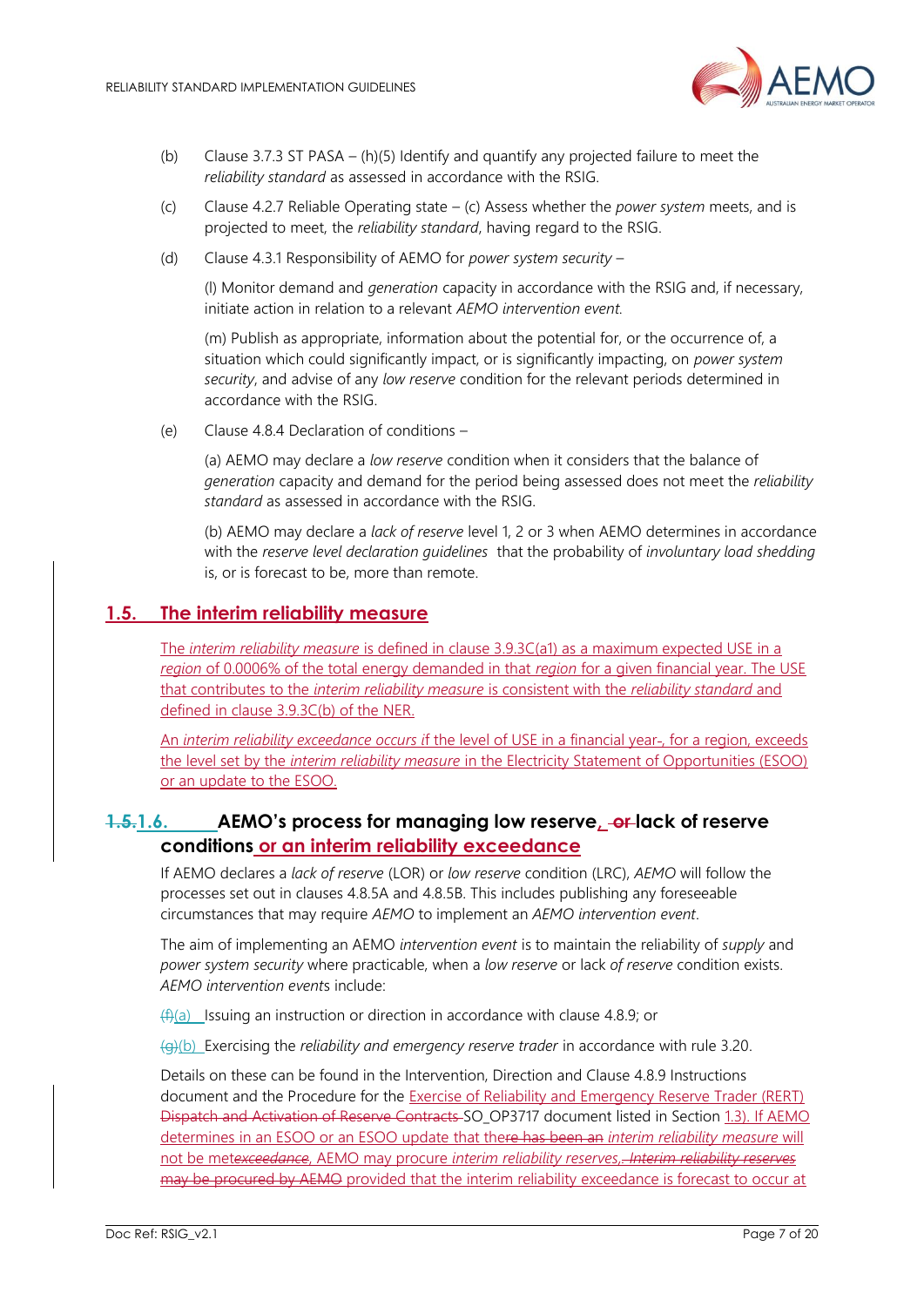

least 10 weeks after the publication of thate ESOO or an ESOO update. The term of thea *reserve contracts* entered into as a result of the exceedance may extendbe up to three years provided the conditions of multi-year contracts are met.

Retailer Reliability Obligation (RRO)

Under current rules and regulations, when the level of expected USE forecast in the ESOO exceeds the reliability standard, this triggers a "T-3" instrument request. Effective from 2021, the trigger for the RRO will be amended so that it is based on the interim reliability measure. The interim reliability measure will be used as a trigger for both the T-3 and T-1 instruments.<sup>1</sup>

#### <span id="page-7-0"></span>**2. RELIABILITY STANDARD IMPLEMENTATION PROCESSES**

AEMO implements the *reliability standard* using forecasts and projections over different timeframes. AEMO uses the following processes:

- (a) Electricity Statement of Opportunities (ESOO) to provide market information over a 10-year projection to assist planning by existing and potential generators and Market Participants. The ESOO is also used to implement the *interim reliability measure.*
- (b) Energy Adequacy Assessment Projection (EAAP) to forecast USE for energy constrained scenarios over a two-year projection.
- (c) Medium Term Projected Assessment of System Adequacy (MT PASA) to forecast USE over a two-year projection.
- (d) Short Term Projected Assessment of System Adequacy (ST PASA) to forecast capacity reserve over a six-day projection.

As noted above, AEMO runs two processes to implement the reliability standard over a two year period: EAAP and MT PASA. The main difference between EAAP and MT PASA is that the EAAP is assessed under a range of predefined energy scenarios and is published at least once every 12 months, whereas the MT PASA is based on participants' best expectation of generation availability and is published on a weekly basis.

Detailed information about each process and methodologies applied can be found on AEMO's website (links as listed in section [1.3\)](#page-4-0).

This section of the Guidelines describes how each process evaluates key components that contribute to AEMO's forecast of reliability. Different assumptions used under the various processes reflect the study timeframe and hence level of uncertainty in the inputs.

[Table 3](#page-8-1) explains the processes AEMO undertakes to forecast *reliability*, inform *Market Participants* and *Network Service Providers* if the *reliability standard* is likely to be breached, and intervene where necessary.

[http://coagenergycouncil.gov.au/publications/consultation-draft-national-electricity-amendment-interim-reliability-measure-rule-](http://coagenergycouncil.gov.au/publications/consultation-draft-national-electricity-amendment-interim-reliability-measure-rule-2020)[2020](http://coagenergycouncil.gov.au/publications/consultation-draft-national-electricity-amendment-interim-reliability-measure-rule-2020)

<sup>&</sup>lt;sup>1</sup> Further details are provided in the draft Interim Reliability Measure rule available at;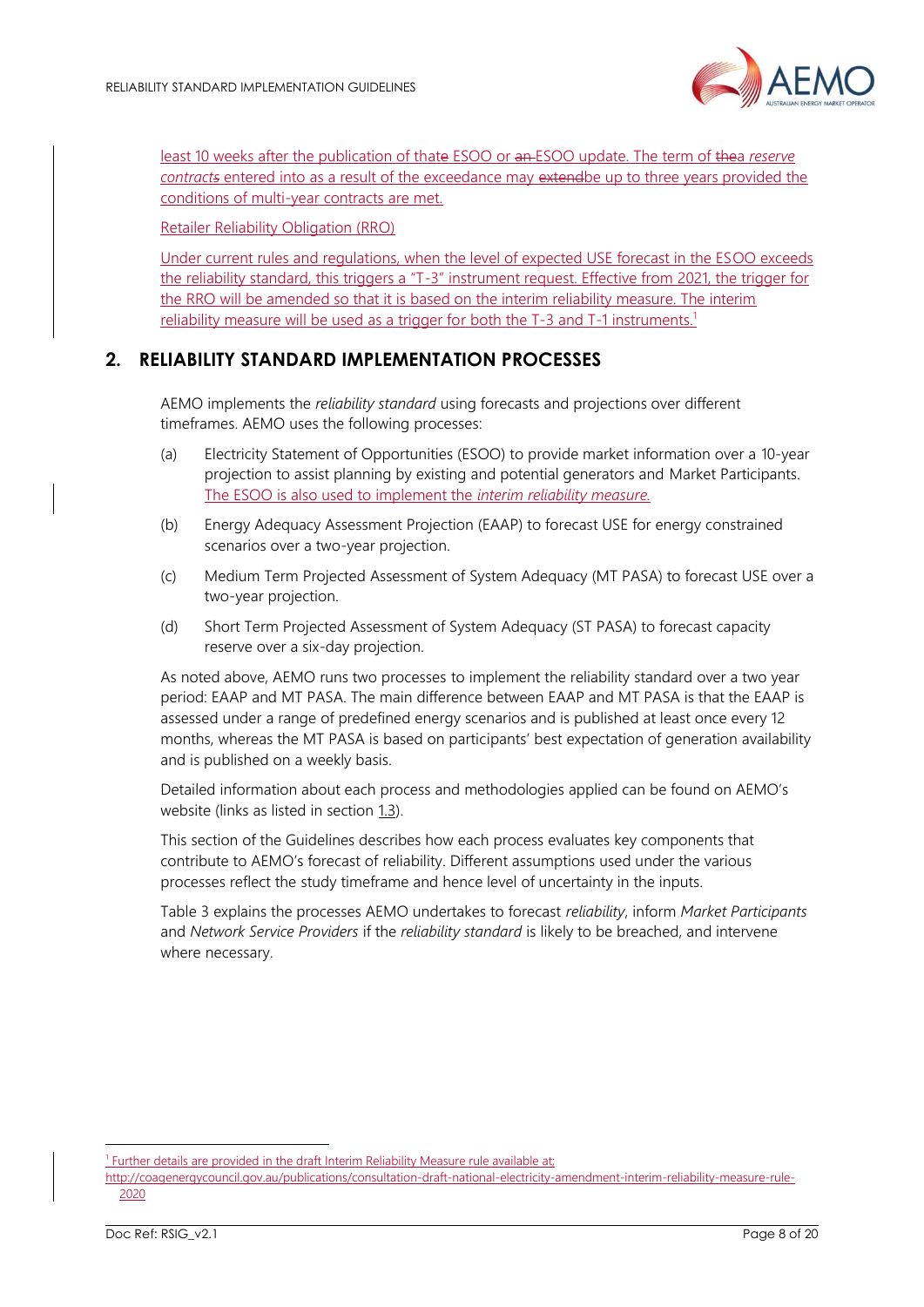

| <b>Process</b> | <b>Study Time</b><br><b>Frame/Publication</b><br>Frequency <sup>2</sup> | <b>Assessment</b><br><b>Method</b> | Primary<br><b>Action</b>                                           | <b>Second Action</b>                                                                    | <b>Assumption for</b><br><b>Potential Breach of</b><br><b>Reliability Standard</b><br><u>nterim Reliability </u>                                                                   |
|----------------|-------------------------------------------------------------------------|------------------------------------|--------------------------------------------------------------------|-----------------------------------------------------------------------------------------|------------------------------------------------------------------------------------------------------------------------------------------------------------------------------------|
| <b>ESOO</b>    | 10 year/Annually                                                        | <b>USE</b>                         | Inform, and<br>request<br>reliability<br>instrument if<br>required | 4.8.9 instruction,<br>RERT <del>. interim</del><br>reliability reserves<br>or direction | Forecast USE > 0.002% in<br>any forecast year for the<br><u>reliability standard.</u><br>Forecast USE > 0.0006% in<br>any forecast year for the<br>interim reliability<br>measure. |
| <b>EAAP</b>    | 2 year/Annually                                                         | <b>USE</b>                         | Inform                                                             | 4.8.9 instruction.<br>RERT or direction                                                 | Forecast USE > 0.002% in<br>any forecast year                                                                                                                                      |
| <b>MT PASA</b> | 2 year/Weekly                                                           | <b>USE</b>                         | Inform                                                             | 4.8.9 instruction,<br>RERT or direction                                                 | Forecast USE > 0.002% in<br>any forecast year                                                                                                                                      |
| <b>ST PASA</b> | 6 day/2 hours                                                           | Capacity                           | Inform                                                             | 4.8.9 instruction,<br>RERT or direction                                                 | LOR <sub>2</sub> or LOR <sub>3</sub>                                                                                                                                               |

#### <span id="page-8-1"></span>**Table 3 Summary of processes that AEMO uses to implement the reliability standard**

## <span id="page-8-0"></span>**2.1. Electricity Statement of Opportunities**

AEMO is required to publish an ESOO annually under clause  $3.13.3\left(\frac{q}{q}\right)$  of the NER. The ESOO provides information that can help stakeholders plan their operations over a 10-year outlook period, including information about the future supply demand balance.

The ESOO also indicates when generation or demand management capacity or augmentation of the power system is required to meet the reliability standard and the interim reliability measure, using probabilistic modelling to determine the regional USE at an hourly resolution. This involves using time-sequential, security-constrained optimal dispatch simulations, incorporating Monte-Carlo simulations. AEMO compares the probability-weighted USE assessment against the reliability standard and the interim reliability measure, and identifies potential future breaches. Detail on this approach and assumption can be found in the ESOO methodology document.<sup>3</sup>

AEMO then publishes details of any forecast LRC where the reliability standard may be breached, or any forecast where an interim reliability exceedance occurs. AEMO generally does not take further action to ensure a response to any potential breaches of the reliability standard identified in the ESOO.3 The purpose of the ESOO is to provide technical and market data that informs the decision-making processes of Market Participants, new investors and jurisdictional bodies as they assess opportunities in the NEM over a 10-year period-The ESOO is also used as an input in the RERT procurement of RERT and interim reliability reserves and forms the basis of the reliability forecast that will inform any reliability instrument request as part of the Retailer Reliability Obligation (RRO).

The following sub-sections outline some key inputs to the ESOO model. A detailed description of the ESOO modelling methodology is available on the ESOO webpage as listed in section [1.3.](#page-4-0)

 $2$  The frequencies shown in this table correspond with the NER and will be updated if changes are made to the underlying rules.

<sup>&</sup>lt;sup>3</sup> See AEMO ESOO web page: [http://www.aemo.com.au/Electricity/National-Electricity-Market-NEM/Planning-and-forecasting/NEM-](http://www.aemo.com.au/Electricity/National-Electricity-Market-NEM/Planning-and-forecasting/NEM-Electricity-Statement-of-Opportunities)[Electricity-Statement-of-Opportunities.](http://www.aemo.com.au/Electricity/National-Electricity-Market-NEM/Planning-and-forecasting/NEM-Electricity-Statement-of-Opportunities)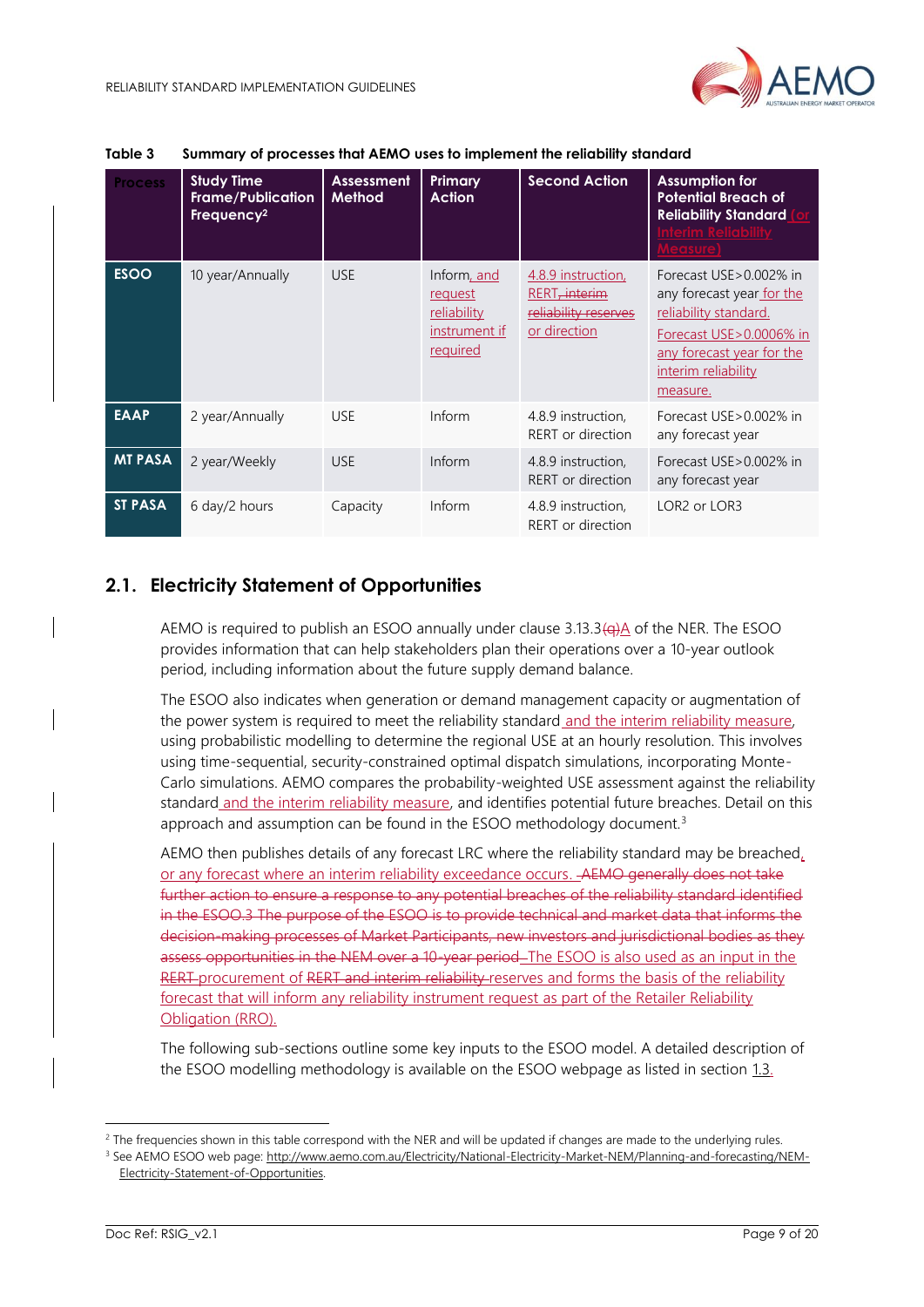

#### **2.1.1. ESOO generation Capacity**

For the generation component of the ESOO assessment, AEMO uses the total of current generation capacity plus any committed future generation<sup>4</sup> and withdrawals, obtained from operators of generating plant in the National Electricity Market (NEM).<sup>5</sup> AEMO does not assume or forecast any further new generation capacity. Generic annual planned outages are scheduled and optimised in lower demand periods, and forced outages

Planned outages are not modelled as it is assumed they can be scheduled at times of surplus supply.

Forced outages are stochastically modelled using probabilities derived from historical performance or expert advice where historical information is not available or suitable. The historical information may not be considered suitable in instances where a deteriorating trend in reliability is evident in the historical data and there are concerns that this trend may continue. In these instances, AEMO may make targeted requests to registered participants under clause 3.13.3A(d) of the Rules for best estimates of future generator forced outage rates. In providing this information, registered participants are expected to give due consideration for the age and condition of the asset, future maintenance plans, any assumptions used internally for activities such as budgeting, and any other relevant information. AEMO may further validate these assumptions through consultant peer review.

#### **2.1.2. ESOO intermittent generation**

For *intermittent* generation, AEMO prepares ten year*intermittent* generation profiles based on historical performance, where available, and/or meteorological data for new or committed generation.

For *intermittent* generation, AEMO prepares *intermittent* generation profiles from a model that includes historical performance and/or meteorological variables proven to be effective for this purpose.

At least five eight different *intermittent* generation profiles are developed for each generator, based on historical weather traces, and sampled as part of the Monte-Carlo simulations. These generation profiles are linked to the corresponding demand trace based on that same historical weather pattern to ensure any correlation between *intermittent generation* and demand is preserved. Detail on this approach and assumptions can be found in the ESOO methodology document.

#### **2.1.3. ESOO energy constraints**

The ESOO process accounts for projected *energy constraints* via inputs to the ESOO model. Any *energy constraint*, such as low water levels of dams used by hydroelectric *Generators,* is an input to the model as total *energy* available for the particular *Generator*. These assumptions are based on historical observations, and long-term average hydroelectric yields assessed by AEMO in consultation with relevant stakeholders. The same principle applies for any other *energy* limitation affecting a *Generator* in the model.

<sup>4</sup> Committed future generators represent generation that is considered to be proceeding based on AEMO's commitment criteria. For more detail see the AEMO Generation Information page[: http://www.aemo.com.au/Electricity/National-Electricity-Market-](http://www.aemo.com.au/Electricity/National-Electricity-Market-NEM/Planning-and-forecasting/Generation-information)[NEM/Planning-and-forecasting/Generation-information.](http://www.aemo.com.au/Electricity/National-Electricity-Market-NEM/Planning-and-forecasting/Generation-information)

<sup>5</sup> See ESOO Methodology, available at[: http://www.aemo.com.au/Electricity/National-Electricity-Market-NEM/Planning-and](http://www.aemo.com.au/Electricity/National-Electricity-Market-NEM/Planning-and-forecasting/NEM-Electricity-Statement-of-Opportunities)[forecasting/NEM-Electricity-Statement-of-Opportunities.](http://www.aemo.com.au/Electricity/National-Electricity-Market-NEM/Planning-and-forecasting/NEM-Electricity-Statement-of-Opportunities)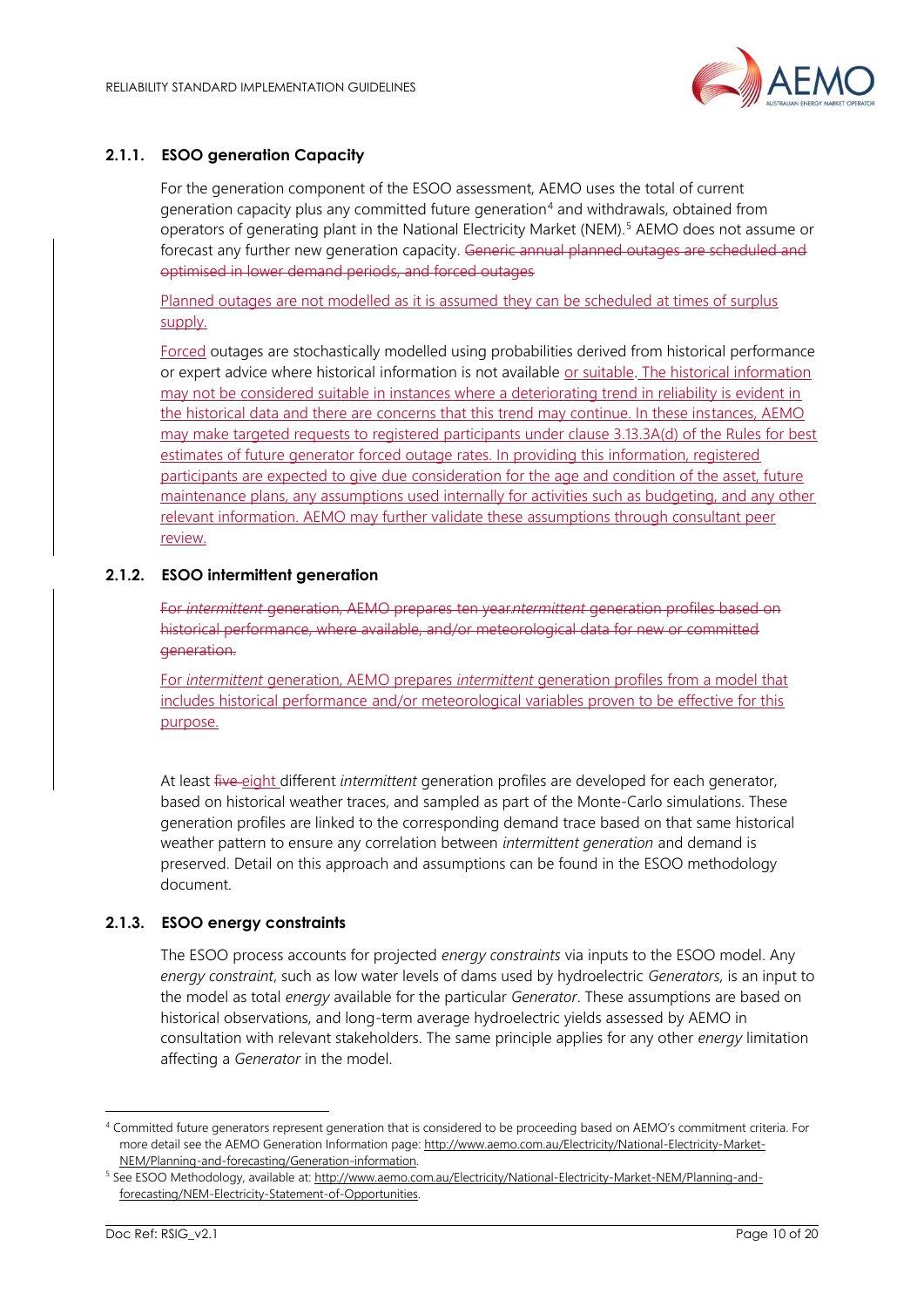

#### <span id="page-10-0"></span>**2.1.4. ESOO forecast demand**

For the forecast demand component of the ESOO, AEMO uses the most recent National Electricity Forecasting Report (NEFR). The NEFR projects energy and maximum demand forecasts for the NEM. the most recent forecast of annual consumption and maximum demand. AEMO converts the energy and maximum demand forecasts into hourly, or half-hourly, demand profiles based on historical reference year weather patterns. The demand profile also incorporates NEFR assumptions on future distributed energy resources (DER), such as rooftop photovoltaic (PV), battery storage penetration and electric vehicles (EV).

The demand traces used in the ESOO are on an operational<sup>6</sup> sent-out basis, meaning they exclude generator auxiliary load. Auxiliary load is modelled for each generating unit based on information provided by market participants or the best information available from consultants. The aggregate auxiliary load in each region adds to the demand that is met by available capacity.

Extreme weather events are considered by using demand profiles derived from the 10% probability of exceedance<sup>7</sup> (10% POE) maximum demand forecasts. At a minimum, a combination of 50% POE and 10% POE demand profiles from at least five eight historical reference years are sampled probabilistically in the Monte-Carlo simulations to develop the expected USE. At AEMO's discretion, more POE demand profiles (such as 90% POE) may be included, if USE outcomes are expected to be materially different from 50% POE outcomes<sup>8</sup>.

#### **2.1.5. Network constraints**

AEMO continues to update and refine *network constraints* through its modelling projects during the year. These models are used to develop thermal constraint equations which are augmented by stability constraint equations which use the ST PASA formulation. ESOO uses the lastest version of the ST PASA formulation constraints as the base set, with additional customised constraints, and network constraints to model future network and generation upgrades. The ESOO constraints also take into consideration future committed *network* and generation upgrades.

Given the 10-year outlook period, ESOO constraint equations need to make assumptions on the future status of the *network*. Such assumptions are made using long-term averages or estimates based on demand levels.

Detailed information on *network constraints* can be found in the *network constraints* documents listed in section

#### **2.1.6. Updates to the ESOO**

As per clause 3.13.3A(b), AEMO is required to update the *statement of opportunities* when information becomes available that in AEMO's opinion materially changes the *statement of opportunities*. One of the components of the rule under clause 3.13.3A(a)(1) are the projections of aggregate MW demand and energy requirements for each region. The AER's Forecasting Best Practice Guidelines<sup>9</sup> outline a number of potential circumstances that may trigger an update to the ESOO.

<sup>&</sup>lt;sup>6</sup> For more information on operational demand, refer to the document "Demand terms in the EMMS data model", available at <https://aemo.com.au/en/energy-systems/electricity/national-electricity-market-nem/system-operations/dispatch-information>

 $7$  Probability of exceedance is the chance that the observed value is greater than the reported value. A 10% probability of exceedance means there is a 10% chance that the outcome is greater than the reported value.

<sup>&</sup>lt;sup>8</sup> Appendix A3 of the 2018 ESOO documented the rationale of the selection of the 10%, 50% and 90% POE weightings <sup>9</sup> Available in draft form at [https://www.aer.gov.au/system/files/AER%20-](https://www.aer.gov.au/system/files/AER%20-%20Draft%20forecasting%20best%20practice%20guidelines%20-%2015%20May%202020.pdf)

[<sup>%20</sup>Draft%20forecasting%20best%20practice%20guidelines%20-%2015%20May%202020.pdf](https://www.aer.gov.au/system/files/AER%20-%20Draft%20forecasting%20best%20practice%20guidelines%20-%2015%20May%202020.pdf)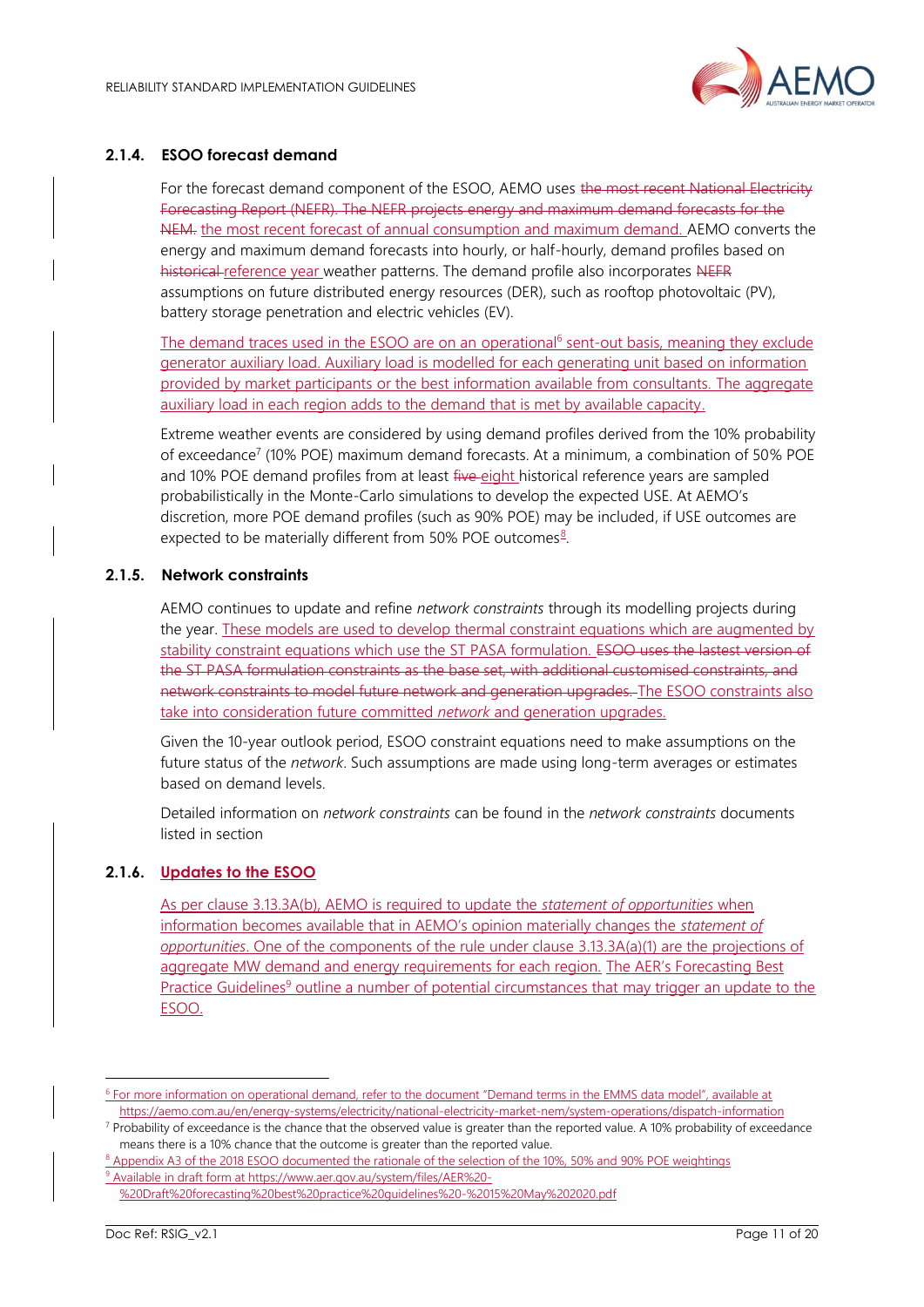

When considering whether a change in inputs is material enough to trigger an update to the ESOO and the associated demand and energy projections, AEMO gives consideration to a number of factors including:

- The time at which the information becomes available relative to the previous and next ESOO release.
- The period over which the change is expected to impact demand.
- The region in which the change applies and the circumstances in that region.
- Whether the change is likely to materially impact the level of expected USE.
- Any obligation on AEMO to protect the confidentiality of the input required.

In considering updates to the demand and energy forecasts, and the subsequent publishing of information relating to these forecasts in MT PASA, AEMO will also consider whether updated information would be valuable to participants by providing information which may be useful for scheduling and coordination of generator maintenance.

## <span id="page-11-0"></span>**2.2. Energy Adequacy Assessment Projection**

The EAAP implements the reliability standard over a two-year timeframe. As well as the demand outlook, generation capacity availability and *network constraints*, the EAAP particularly focuses on the impact of potential energy constraints, such as water shortages during drought conditions, and identifies and reports forecast USE that exceeds the reliability standard.

AEMO is required to publish an EAAP in accordance with NER clause 3.7C. The EAAP makes available to the market an analysis that quantifies the impact of potential energy constraints on energy availability for a range of scenarios, specified in the EAAP guidelines. AEMO identifies potential periods of USE and quantifies projected annual USE that may breach the reliability standard.

The energy constraints that AEMO considers for the EAAP are defined in the EAAP guidelines. AEMO uses a market model to forecast two years at hourly resolution for these energy constraint scenarios. This involves using time-sequential Monte-Carlo market dispatch simulations. It uses a probability-weighted USE assessment to identify any potential reliability standard breaches.

The following sub-sections outline key inputs to the EAAP model and factors for additional EAAP reporting. A detailed description of EAAP modelling is available on AEMO's website as listed in sectio[n1.3.](#page-4-0). *EAAP* generation capacity

Generation capacity is an input to the *EAAP* model. AEMO uses the most recent MT PASA offers to derive total capacity and planned outage information.

#### **2.2.1. EAAP intermittent generation**

*Intermittent generation* forecasts are the same generation profiles used in ESOO, which are based on historical performance where available appropriate and/or meteorological data for new or committed generation.

The semi-scheduled intermittent generation forecasts are aggregated per region and then added to the scheduled generation capacity of the associated region. Semi-scheduled intermittent generation is added to scheduled generation to make up the total generation dispatched by the central dispatch mechanism. The non-scheduled intermittent generation forecasts are aggregated per region and then subtracted from the associated regional demand forecast. Non-scheduled intermittent generation is subtracted from demand because it is not dispatched by the central dispatch mechanism and thereby appears as negative demand.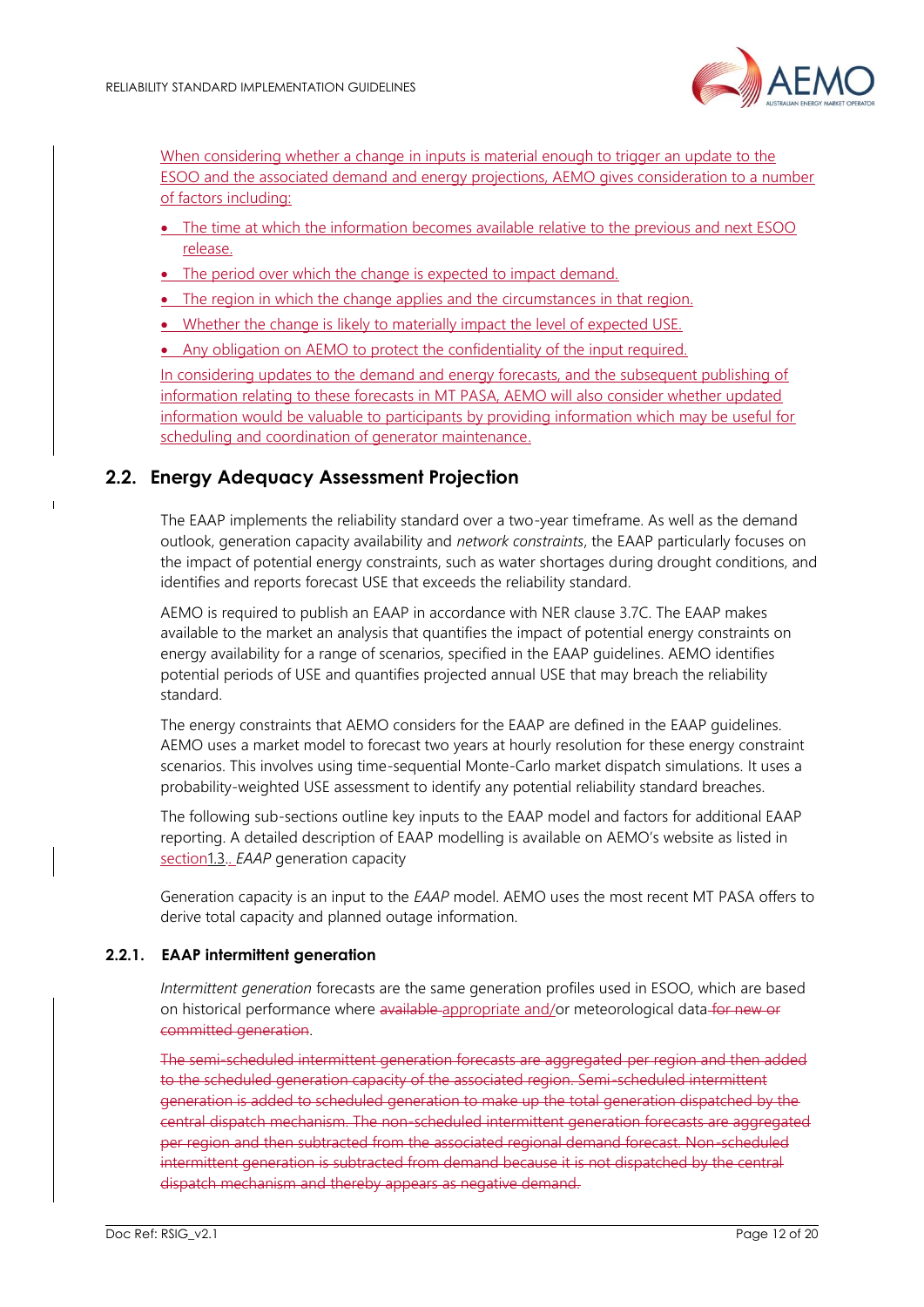

#### **2.2.2. EAAP energy constraints**

AEMO's approach is to model *EAAP* scenarios that reflect credible *energy constraints*, as identified in the *EAAP guidelines*. The *energy constraint* information is provided to AEMO by participants through the *Generator Energy Limitation Framework* (GELF).<sup>10</sup>

#### **2.2.3. EAAP demand**

AEMO converts the most recent *energy* and *maximum demand* forecasts into a half-hourly demand profile based on historical demand patterns. The simulations assess both 50% and 10% POE *maximum demand* profiles. Extreme weather events are considered using demand profiles derived from the 10% POE *maximum demand* forecasts.

#### **2.2.4. Network constraints**

The *EAAP* simulations model *network power transfer capability* using system normal constraint equations only. Detailed information on the preparation of *EAAP network constraints* can be found in the *EAAP guidelines*. The *EAAP* currently uses the same constraint equation formulations as ST PASA and MT PASA, see section [1.3.](#page-4-0) However whereas MT PASA includes both system normal and network outage constraint equations, the EAAP uses only system normal constraints. AEMO is investigating whether it is feasible to use the more detailed ESOO constraint set for EAAP modelling in future. Any change in methodology will be communicated to stakeholders before it is applied, and highlighted in the EAAP guidelines.

#### **2.2.5. Factors for additional EAAP reporting**

Without limitation, AEMO will consider the following factors in determining whether it has an obligation to publish an additional *EAAP*:

- Hydro storage levels.
- A major *transmission* limitation.
- A prolonged interconnection outage that results in a major restriction in energy transfers between *NEM regions*.
- A prolonged *power station* outage or fuel *supply* interruption that results in a material *energy constraint*.
- The requirement for AEMO to exercise the *RERT* under rule 3.20.
- A major change in operational consumption.
- Any other events or emerging events that may materially impact reliability by way of *energy* limitations.

AEMO will also consider publishing additional *EAAP*s if a *Market Participant* informs AEMO of an event or circumstances it considers may result in a material *energy constraint*.

## <span id="page-12-0"></span>**2.3. Projected Assessment of System Adequacy**

AEMO's *projected assessment of system adequacy* (PASA) processes collect, analyse, and publish information that will inform the market about forecasts of *supply* and demand.

PASA is administered in two timeframes:

 $10$  See Rules 3.7C (b) (g) to (j).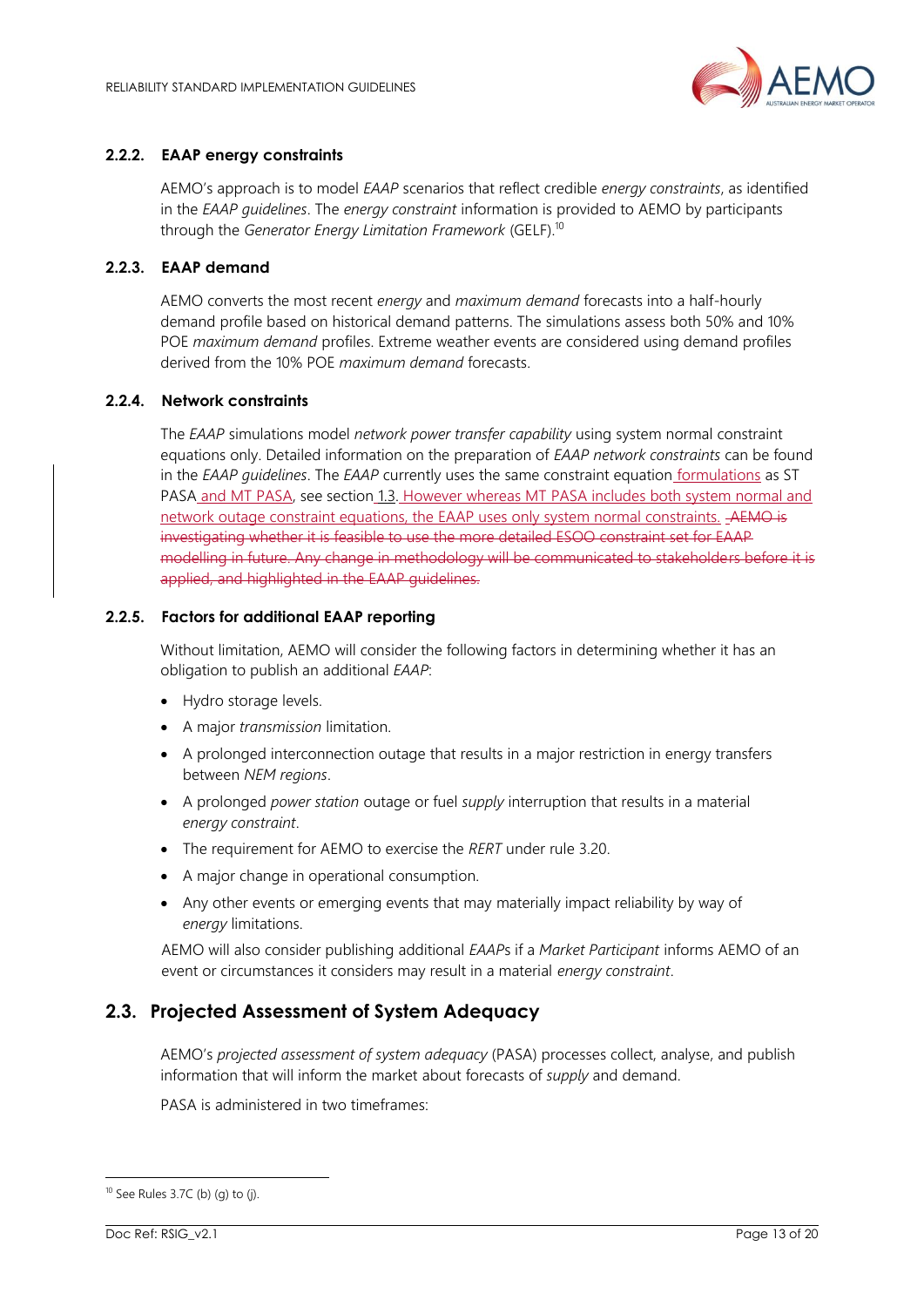

- 1. *Medium-term PASA* (MT PASA) a 24-month projection reported at daily resolution (although modelled at a 30 minute resolution).
- 2. *Short-term PASA* (ST PASA) a six-day projection at 30 minute resolution.

Separate reserve assessments are applied for MT PASA and ST PASA processes. MT PASA identifies LRC (as does the ESOO) while ST PASA identifies LOR<sup>11</sup> conditions based on determined *capacity reserve* levels.

AEMO's response to an LRC or LOR depends on the extent of the projected *supply* shortfall, and the timeframe in which it is projected to arise. AEMO's potential responses include:

(a) Notifications to the market via reports, data, or market notices.

(b) Intervening in the market via *directions*<sup>12</sup> under NER clause 4.8.9.

(b)(c) Contracting for *reserve*

(c)(d) Intervening in the market by *dispatching*<sup>13</sup> contracted *reserve.* 14

AEMO assumes that if a period of LRC or LOR is identified, there is a risk that the *reliability standard* may be breached.

#### **2.3.1. Medium Term PASA (MT PASA)**

AEMO implements the reliability standard over a two-year timeframe by providing an estimate of expected annual USE as part of the MT PASA process, which is run at least weekly.

MT PASA uses probabilistic modelling to estimate the likelihood and magnitude of USE in each half hour based on the availability that *Registered Participants* have offered, the expected demand estimated by AEMO, intermittent generation forecasts and estimated transmission constraints. This involves using time-sequential, security-constrained optimal dispatch simulations, incorporating Monte-Carlo simulations.

If the expected annual USE, averaged across the simulations, exceeds the maximum level specified by the reliability standard, an LRC is identified. The reliability standard is implemented by identifying, disclosing and responding to periods of forecast LRC.

AEMO's response to projected LRC identified in MT PASA may be to take direct action in the form of directions – for example, directing a Generator to reschedule an outage – or using the RERT. The RERT currently allows AEMO to contract for reserves up to nine12 months ahead of a period where reserves are projected to be insufficient to meet the reliability standard (known as a projected reserve shortfall). AEMO is able to dispatch these reserves to manage *power system* reliability and, where practicable, security. From 1 November 2017, this period will reduce to ten weeks as the AEMC seeks to minimise the market distortionary effects of the RERT.

A detailed description of the MT PASA process is available on AEMO's website as listed in section [1.3..](#page-4-0)

<sup>11</sup> See AEMO procedure (section 6) Short Term Management SO\_OP3703, on web page: [http://www.aemo.com.au/Electricity/National-](http://www.aemo.com.au/Electricity/National-Electricity-Market-NEM/Security-and-reliability/Power-system-operation)[Electricity-Market-NEM/Security-and-reliability/Power-system-operation.](http://www.aemo.com.au/Electricity/National-Electricity-Market-NEM/Security-and-reliability/Power-system-operation)

<sup>&</sup>lt;sup>12</sup> See Intervention, Direction and Clause 4.8.9 Instructions SO\_OP3707, on web page[: http://www.aemo.com.au/Electricity/National-](http://www.aemo.com.au/Electricity/National-Electricity-Market-NEM/Security-and-reliability/Power-system-operation)[Electricity-Market-NEM/Security-and-reliability/Power-system-operation.](http://www.aemo.com.au/Electricity/National-Electricity-Market-NEM/Security-and-reliability/Power-system-operation)

<sup>&</sup>lt;sup>13</sup> Procedure for the Dispatch and Activation of Reserve Contracts SO\_OP3717, on web page: [http://www.aemo.com.au/Electricity/National-Electricity-Market-NEM/Security-and-reliability/Power-system-operation.](http://www.aemo.com.au/Electricity/National-Electricity-Market-NEM/Security-and-reliability/Power-system-operation)

<sup>&</sup>lt;sup>14</sup> See AEMO web page[: http://www.aemo.com.au/Electricity/National-Electricity-Market-NEM/Emergency-Management.](http://www.aemo.com.au/Electricity/National-Electricity-Market-NEM/Emergency-Management)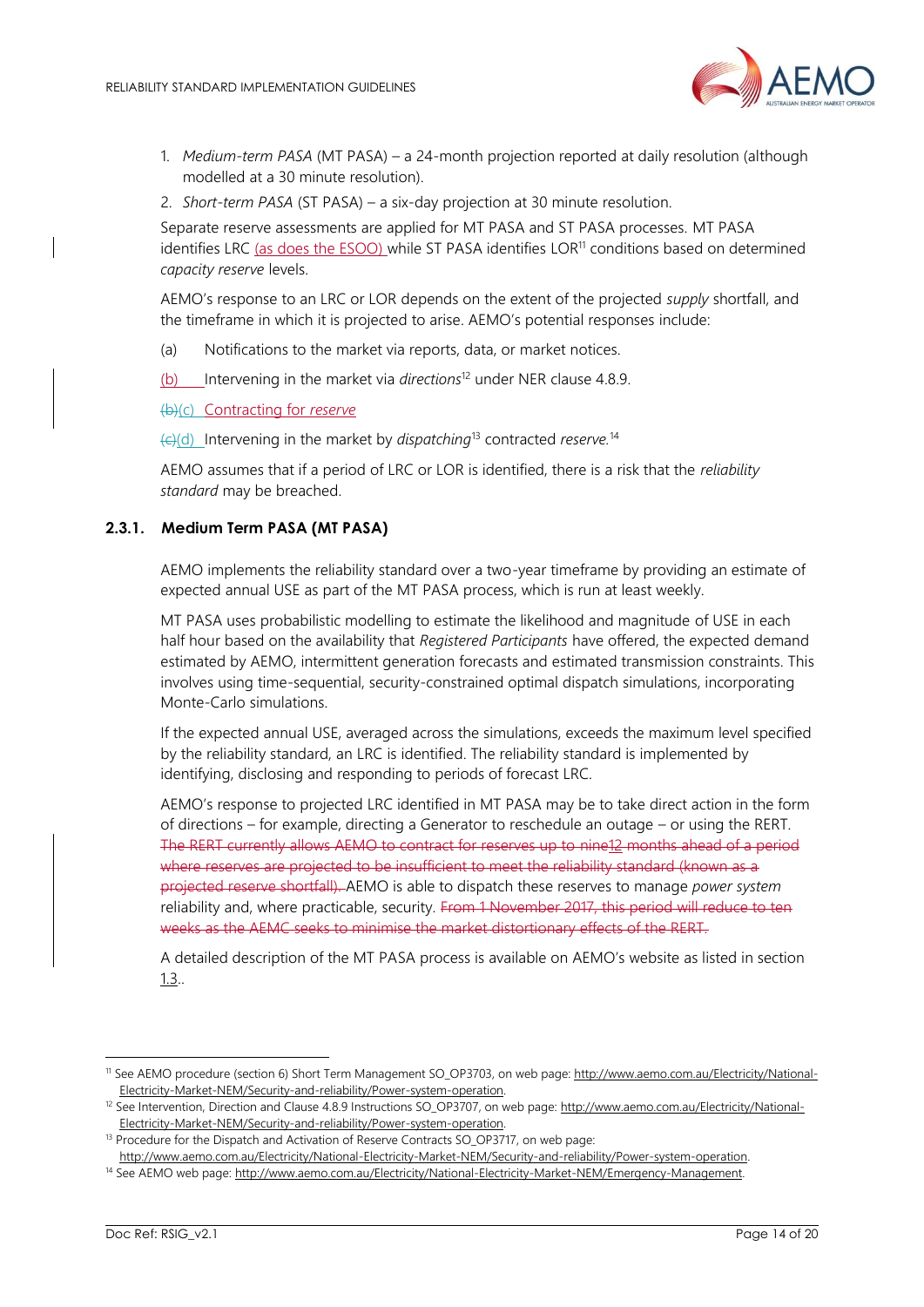

#### **2.3.1.1. MT PASA generation capacity**

AEMO uses the most recent MT PASA offers to derive total generation capacity and planned outage information on a half-hourly basis. The information is derived from several sources:

- Scheduled *Generators* are required to submit to AEMO a daily PASA availability.15,16 The availabilities submitted represent the generation capacity that could be made available within 24 hours, taking into account the ambient weather conditions at the time of 10% POE demand.
- Intermittent *Generators* submit capacity information, which is then used in AEMO's process of forecasting available *intermittent* generation capacity (see section 2.3.1.1).
- Committed generation development and retirement projects are included in the capacity forecast by using expected commissioning and decommissioning timeframes and associated availabilities.

Forced outages are assessed probabilistically as part of MT PASA modelling. The probability of forced outages is based on historical performance or expert advice where historical performance is not available.

#### **2.3.1.2. MT PASA intermittent generation**

Modelling of *intermittent generation* is consistent with the ESOO. *Intermittent generation* profiles are derived for each generator from at least five eight historical weather years. Meteorological data, historical correlations and geographic locations are used to estimate output from new or committed *intermittent generation*. The probabilistic model samples from these generation profiles, maintaining linkages between the sampled *intermittent generation* profile and the corresponding demand profile. This allows the model to capture the varying contributions of wind and solar output to total *supply*, which is particularly relevant at times of high demand.

Significant non-scheduled *intermittent generation* (>30MW) is modelled explicitly as this generation can impact *network constraints*. Non-significant non-scheduled *intermittent generation* is accounted for through adjustments to demand traces.

#### **2.3.1.3. MT PASA energy constraints**

As part of the MT PASA process, *energy constrained Generators* submit weekly *energy* limits. While these may represent the maximum energy available in any given week, units may not be capable of operating up to these weekly limits indefinitely. There may also be annual energy limits that are more constraining. Since the *reliability standard* is assessed annually, AEMO may also use information provided under the *GELF* or through generator surveys to set relevant annual *energy constraints* for MT PASA modelling. MT PASA modelling then allocates energy constrained generation to periods where forecast demand is high with respect to available capacity to minimise USE over the year.

#### **2.3.1.4. MT PASA demand**

For implementing the *reliability standard*, the forecast demand component of MT PASA is the same as used in the ESOO, with the exception that MT PASA uses "as generated" operational demand and ESOO uses "sent out" operational demand. The difference between "as generated" and "sent out" demand is the auxiliary load. AEMO will continue to report demand "as generated"

<sup>&</sup>lt;sup>15</sup> For MT PASA see NER Clause 3.7.2(d) and for ST PASA see NER Clause 3.7.3(e)(2).

<sup>&</sup>lt;sup>16</sup> PASA availability is a defined term in the NER: The physical plant capability (taking ambient weather conditions into account in the manner described in the procedure prepared under clause 3.7.2(g)) of a scheduled generating unit, scheduled load or scheduled *network* service available in a particular period, including any physical plant capability that can be made available during that period, on 24 hours' notice.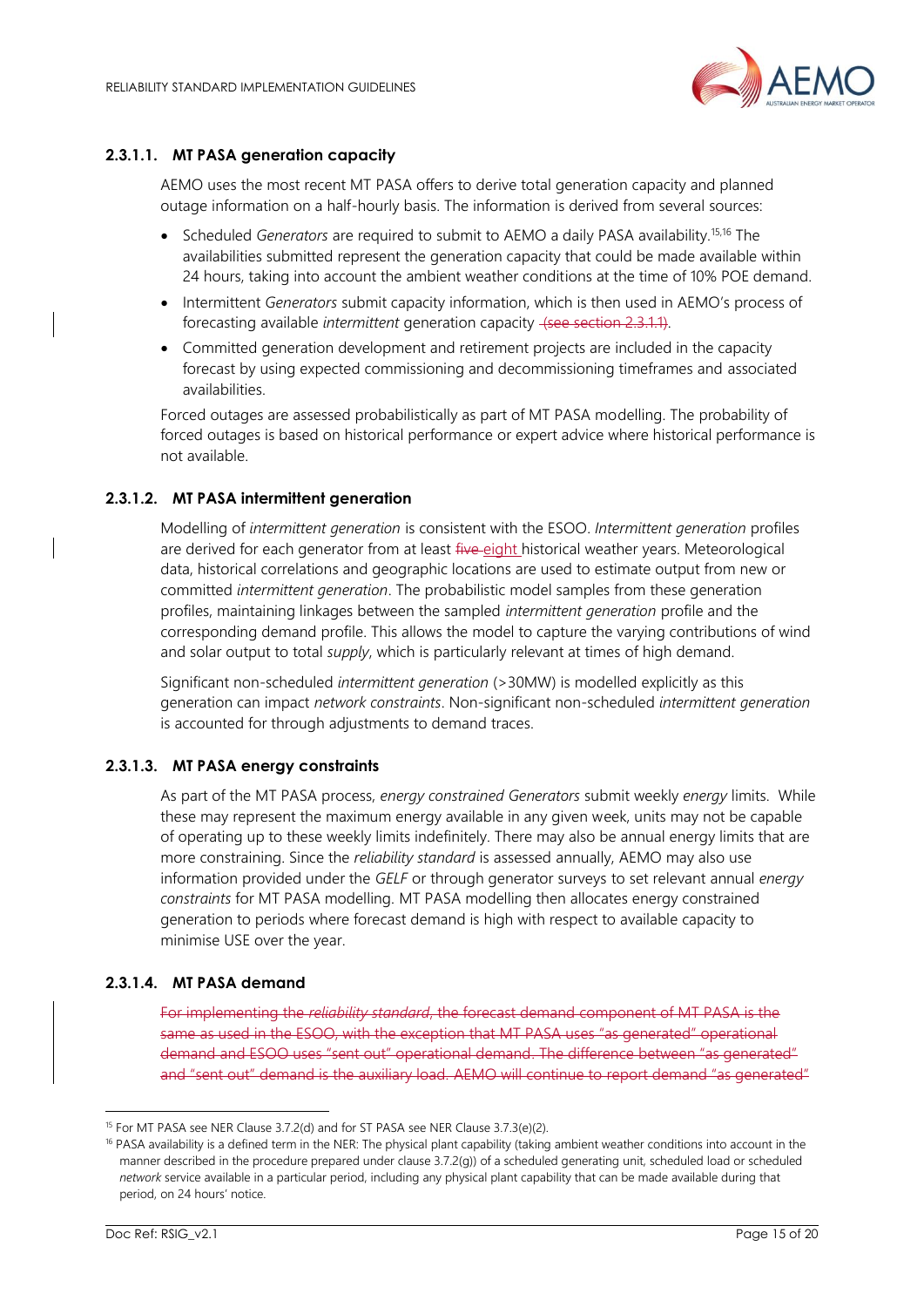

for easy comparison against generation availability, and will calculate the auxiliary load within the MT PASA model as a function of generation dispatch. AEMO will use the best quality consultant and stakeholder information that can be accessed to forecast the auxiliary load The demand traces used in MTPASA are equivalent to those used in the ESOO (see Section [2.1.4\)](#page-10-0) with regards to being modelled on a sent-out basis, with auxiliary load added as a function of generation dispatch.

AEMO converts the *energy* and *maximum demand* forecasts from the NEFR latest demand forecasts into at least five eight half-hourly demand profiles for each *region*, based on historical weather patterns. The demand profiles also incorporate NEFR assumptions on future DER such as rooftop PV, battery storage penetration and EV.

Extreme weather events are considered by using demand profiles derived from the 10% POE *maximum demand* forecasts. At a minimum, a combination of 50% POE and 10% POE demand profiles are sampled probabilistically in the Monte-Carlo simulations to develop the expected USE. At AEMO's discretion, more POE demand profiles (such as 90% POE) may be included, if USE outcomes are expected to be materially different from 50% POE outcomes.

#### **2.3.1.5. Network constraints**

MT PASA uses the latest version of ST PASA formulation constraints (see Section [1.3\)](#page-4-0) as a base set, with additional customised constraints, and *network* constraints to model future (committed) *network* and generation upgrades. AEMO constructs system normal and outage constraint equations for the MT *PASA* time frame.

Information to formulate *network constraint equations* is provided to *AEMO* by *Transmission network* Service Providers (TNSPs) via the *Network* Outage Scheduler (NOS)<sup>17</sup> and limit advice. Within *AEMO*'s market systems, *constraint equations* are marked as system normal if they apply for all plant in service. To model *network* or plant outages in the *power system*, separate outage *constraint equations* are formulated and applied alongside the system normal *constraint equations*.

Detailed information on *network constraints* can be found in the *network constraints* documents listed in section [1.3.](#page-4-0)

#### **2.3.2. Updates to the MT PASA**

When considering whether to update the demand and energy projections used in MT PASA in response to new information that AEMO is made aware of, AEMO gives consideration to a number of factors including:

- The period over which the change is expected to impact demand.
- The region in which the change applies and the circumstances in that region.
- Whether the change is likely to materially impact the level of expected USE.
- Whether the updated information would be valuable to participants in the scheduling and coordination of generator maintenance.
- Any obligation on AEMO to protect the confidentiality of the input required.

#### **2.3.3. Short Term PASA ( ST PASA)**

AEMO implements the *reliability standard* over a six-day timeframe by providing a *capacity reserve* assessment as part of the ST PASA process. Available *capacity reserves* are assessed taking into

<sup>17</sup> Available at: <http://nos.prod.nemnet.net.au/nos>.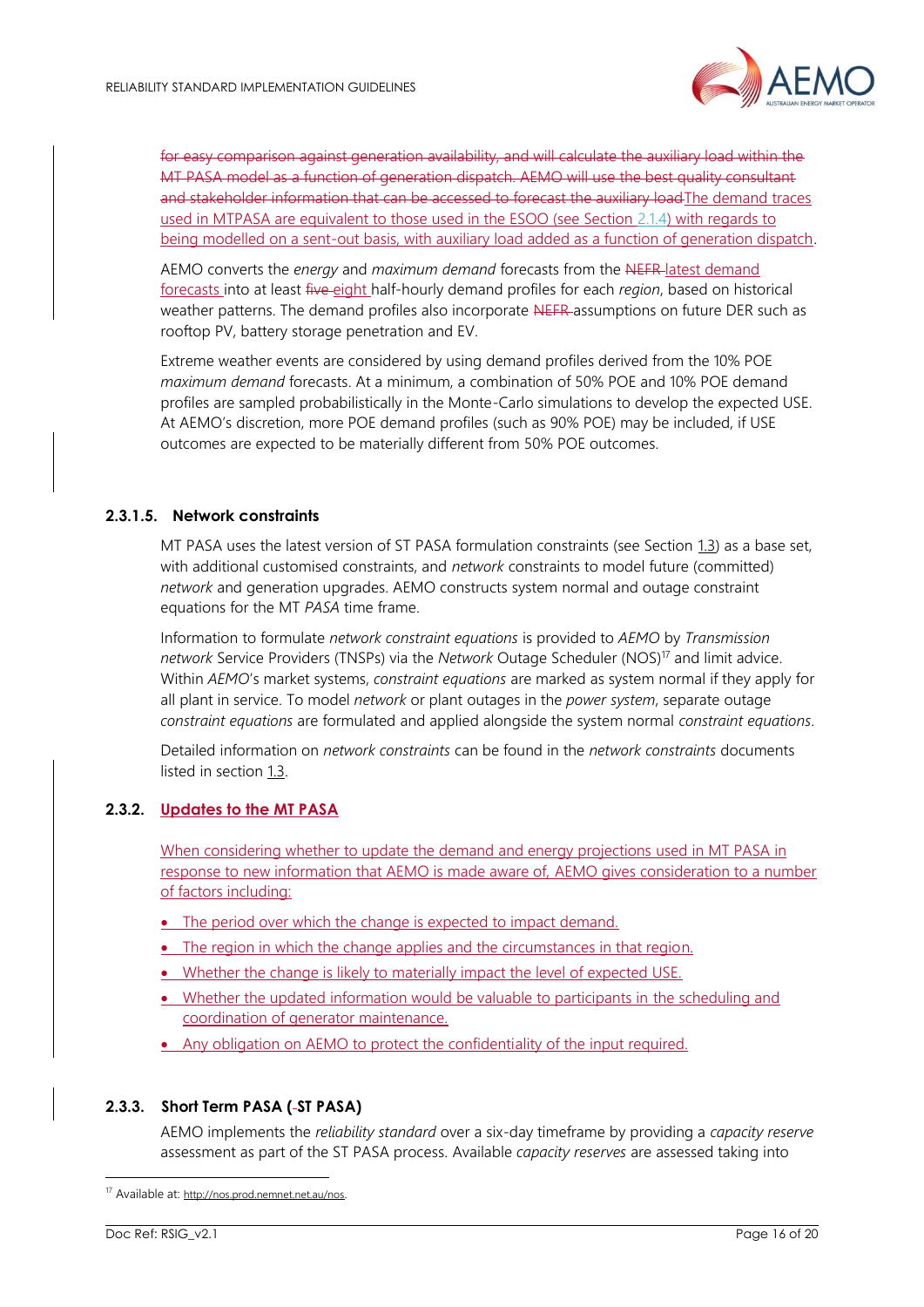

account *credible contingency events* and estimated forecasting errors for the *available capacity of scheduled generating units*, the *unconstrained intermittent generation forecast* and Operational Demand, to indicate if *supply* is sufficient to meet demand and thereby avoid USE. If necessary, AEMO declares a LOR in accordance with clause 4.8.4 of the NER. The three levels of LOR are defined in the *reserve level declaration guidelines* which are developed according to the process established under clause 4.8.4A of the NER. In the ST PASA timeframe, it is not realistic to consider USE over a financial year in a six-day ST PASA timeframe. As ST PASA has access to short-term weather and participant offer information, it therefore has less input uncertainty than is the case for longer term forecasts such as MT PASA and ESOO. Given the proximity to operational timeframes, intervention decisions aim to minimise expected USE, with intervention being considered to address a forecast LOR2 or LOR3.

A detailed description of the ST PASA process is available on AEMO's website.

#### **2.3.3.1. ST PASA generation capacity reserve assessment**

For the ST PASA six-day timeframe, AEMO assesses *capacity reserve*<sup>18</sup> using a deterministic reserve assessment. If the *reserve* level for any *region* is less than the LOR1 level for that *region*, AEMO advises the existence of LOR1 condition for that *region* to the market. If the *reserve* level indicates a LOR2 or LOR3, AEMO may take action to restore the required *reserve* capacity by implementing an *AEMO intervention event*.

#### **2.3.3.2. ST PASA intermittent generation**

AEMO uses the Australian Wind Energy Forecasting System (AWEFS) and Australian Solar Energy Forecasting System (ASEFS) models to forecast ST PASA *intermittent generation*. The model outputs for ST PASA are a half–hourly generation contribution, based on 50% POE per facility.

The semi-scheduled *intermittent generation* forecasts are aggregated per *region* and then added to the scheduled *generation* capacity (participant PASA offers) of the associated *region*. Nonscheduled intermittent *generation* is subtracted from the associated *region*al demand forecast.

#### **2.3.3.3. ST PASA scheduled generation capacity**

The ST PASA draws information on scheduled *generation* from the *availability* data submitted with generators' market offers. When a *slow-start generating unit* plans to be off-line at a specific time but could operate had it received a direction 24 hours previously, the *PASA availability* of that unit will indicate what capacity AEMO can assume at that specific time.

#### **2.3.3.4. ST PASA demand**

For the demand component, AEMO uses a 50% POE, 30 minute resolution, demand forecast<sup>19</sup> for each NEM *region*. This forecast is produced by AEMO's automated Demand Forecasting System<sup>20</sup> (DFS).

The main inputs to the DFS are:

(a) Half-hourly historical demand for NEM *regions*.

<sup>&</sup>lt;sup>18</sup> See section 2.1.2 of AEMO Short Term PASA Process Description on the AEMO web page: [http://www.aemo.com.au/Electricity/National-Electricity-Market-NEM/Security-and-reliability/Dispatch-information/Policy-and](http://www.aemo.com.au/Electricity/National-Electricity-Market-NEM/Security-and-reliability/Dispatch-information/Policy-and-process-documentation)[process-documentation.](http://www.aemo.com.au/Electricity/National-Electricity-Market-NEM/Security-and-reliability/Dispatch-information/Policy-and-process-documentation)

<sup>&</sup>lt;sup>19</sup> For further information about the ST PASA demand forecast see AEMO Load Forecasting procedure (SO\_OP3710) on web page: [http://www.aemo.com.au/Electricity/National-Electricity-Market-NEM/Security-and-reliability/Power-system-operation.](http://www.aemo.com.au/Electricity/National-Electricity-Market-NEM/Security-and-reliability/Power-system-operation)

<sup>&</sup>lt;sup>20</sup> See Load Forecasting SO\_OP3710 on web page[: http://www.aemo.com.au/Electricity/National-Electricity-Market-NEM/Security](http://www.aemo.com.au/Electricity/National-Electricity-Market-NEM/Security-and-reliability/Power-system-operation)[and-reliability/Power-system-operation.](http://www.aemo.com.au/Electricity/National-Electricity-Market-NEM/Security-and-reliability/Power-system-operation)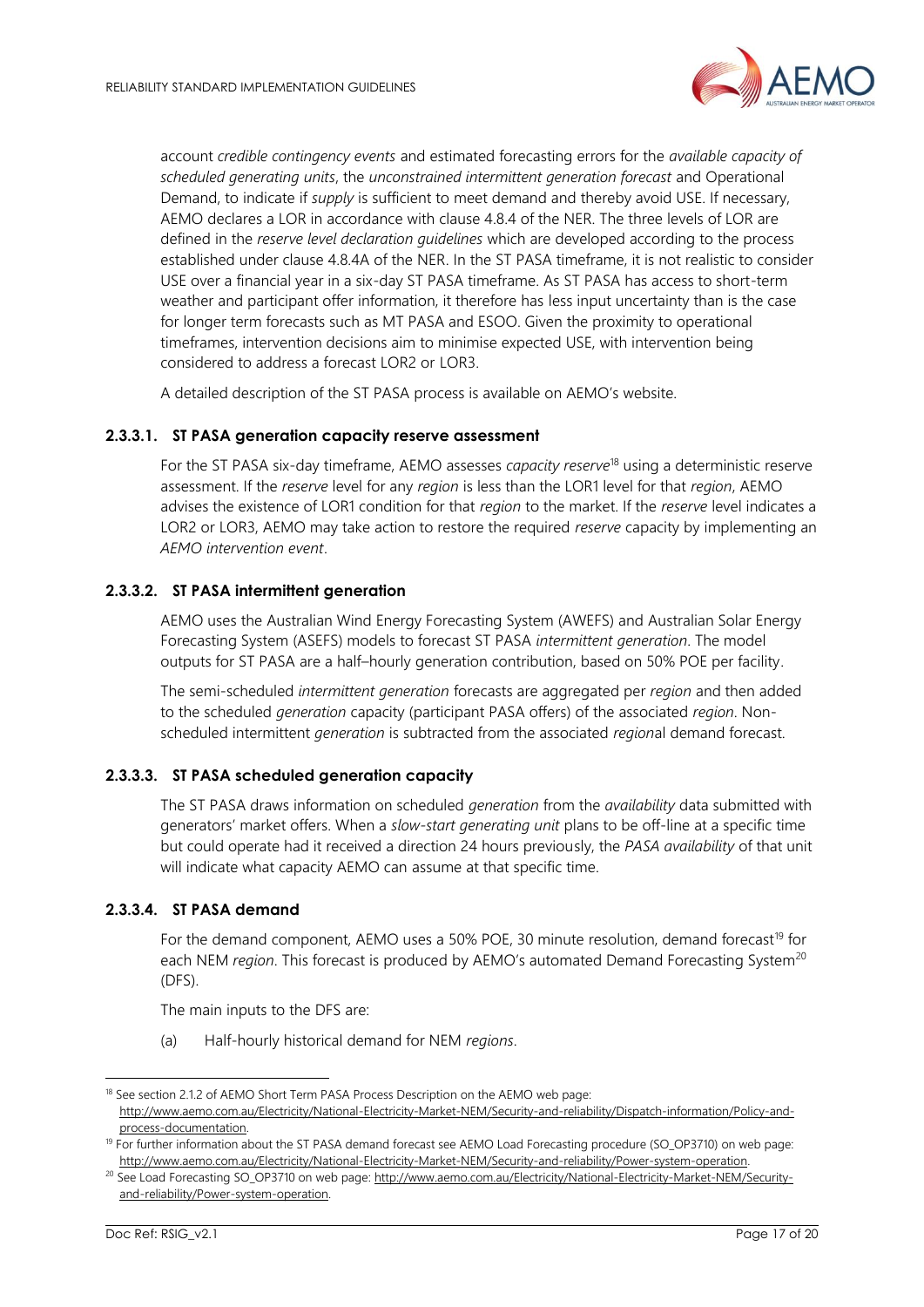

- (b) Historical and forecast weather data.
- (c) Non-scheduled wind generation forecasts from AWEFS.
- (d) Non-scheduled solar generation forecasts from ASEFS.
- (e) Calendar information such as weekday/weekend, school holidays, public holidays, and daylight savings information.

#### **2.3.3.5. Energy constraints**

As part of the ST PASA process, *energy c*onstrained generators submit daily *energy* availability forecasts. The ST PASA process then allocates this *energy* limited generation over the forecast period, maximising *capacity reserves* throughout the PASA period.

AEMO's approach in the ST PASA timeframe is thereby to allocate *constrained generation* efficiently, usually to periods of high demand. AEMO assumes that this best reflects a likely market outcome that appropriately minimises forecast *capacity* shortfalls.

*Capacity reserve* is then assessed in accordance with the ST PASA process.

#### **2.3.3.6. Network constraints**

*Capacity reserve* is assessed in accordance with the ST PASA process. Even in the ST PASA timeframe, assumptions similar to those made in the ESOO process need to be made in formulating ST PASA *network constraint* equations, to address uncertainty around future *power system* conditions. The difference between ST PASA and ESOO constraints is that ST PASA assesses half-hourly snapshots of *capacity reserves* without taking into account the previous period's dispatch. This means ST PASA cannot use certain types of data that are available to the dispatch and pre-dispatch systems, such as supervisory control and data acquisition (SCADA) terms. These terms provide previous period feedback in *network constraints* to reflect the real-time data collections. More detail on the preparation of PASA *network constraints* can be found in the ST PASA process description in [1.3.](#page-4-0)

#### **2.3.3.7. Extreme temperature events**

Extreme ambient temperatures affect generation availability and forecast demand in the ST PASA timeframe.

For *generation* availability, the capacity offered by *Generators* is based on a predetermined temperature. In the event of an anticipated extreme weather event, *Generators* are required to revise their availability offers, with respect to a revised forecast temperature covering the extreme weather event. The revised *generation* availability offers are then assessed in accordance with the ST PASA process.

When forecast temperatures exceed *region*al reference temperatures, *AEMO* publishes a market notice reminding *Generators* to review the *available capacities* in their *dispatch offers* consistent with the forecast extreme temperature conditions. Further details are available in the Short Term Reserve Assessment operating procedure in section [1.3.](#page-4-0)

For demand, the AEMO DFS is periodically updated with forecast weather over the six-day forecast, therefore extreme temperature events are automatically incorporated into the DFS as the event moves into the six-day forecast timeframe.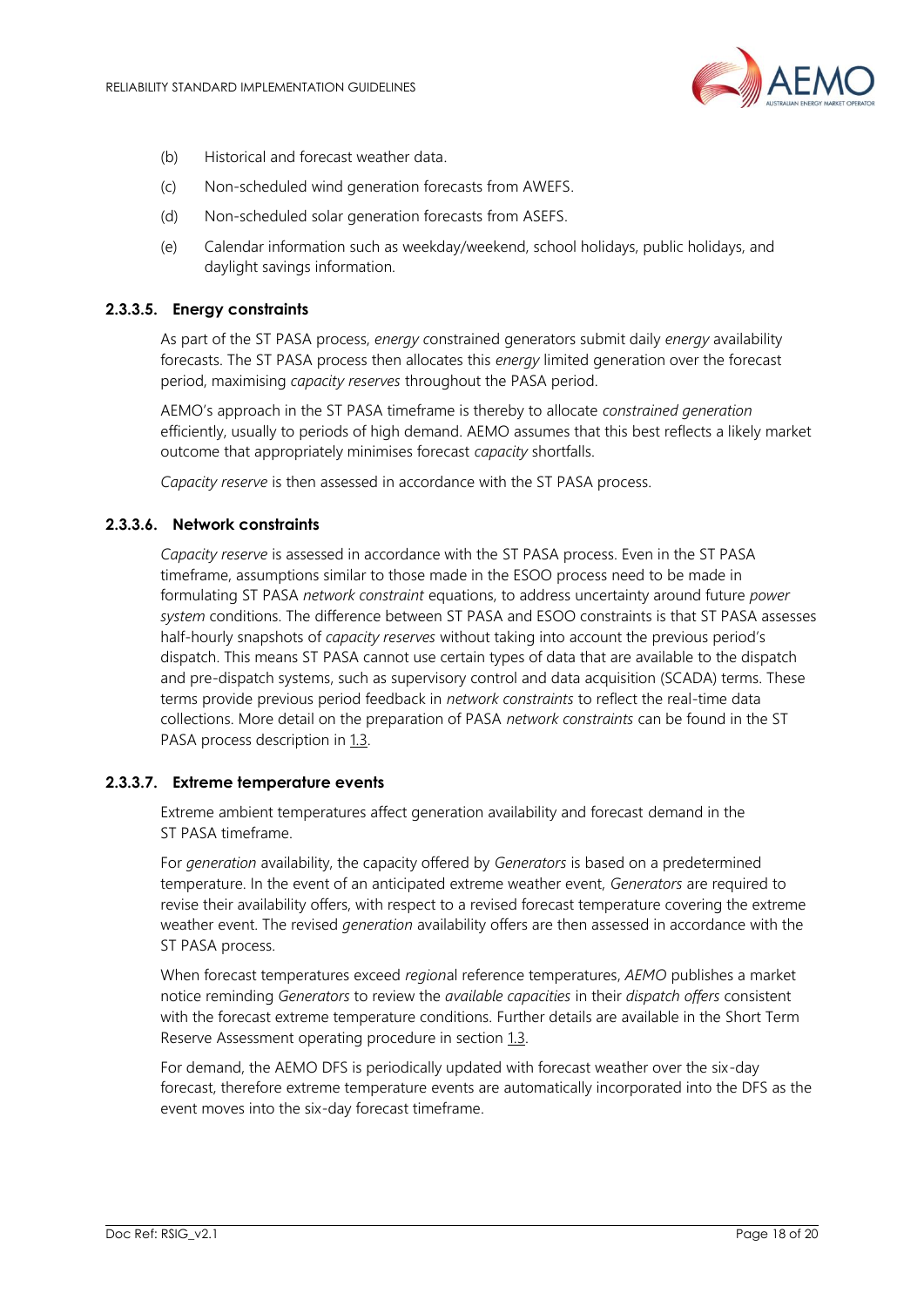

# **2.4. Summary of assumptionsImplementation summary**

#### **Table 4 Summary of assumptions Implementation summary**

<span id="page-18-1"></span><span id="page-18-0"></span>

|                                                           | <b>ESOO</b>                                                                                                                                                                                                                              | <b>EAAP</b>                                                                                                                                                                                                                                                                                     | <b>MT PASA</b>                                                                                                                                                                                                                                                                                                            | <b>ST PASA</b>                                                      |
|-----------------------------------------------------------|------------------------------------------------------------------------------------------------------------------------------------------------------------------------------------------------------------------------------------------|-------------------------------------------------------------------------------------------------------------------------------------------------------------------------------------------------------------------------------------------------------------------------------------------------|---------------------------------------------------------------------------------------------------------------------------------------------------------------------------------------------------------------------------------------------------------------------------------------------------------------------------|---------------------------------------------------------------------|
| <b>How is reliability</b><br>standard<br>implemented?     | Directly assess USE expectations<br>based on probabilistic modelling.                                                                                                                                                                    | Directly assess USE expectations<br>based on probabilistic<br>modelling.                                                                                                                                                                                                                        | Directly assess USE expectations based on probabilistic<br>modelling.                                                                                                                                                                                                                                                     | Is any region in LOR 2 or<br>LOR3?                                  |
| <b>Demand</b>                                             | Sampling 10% POE and 50% POE<br>hourly profiles based on NEFR<br>latest energy forecasts and<br>historical weather patterns. The<br>90% POE demand profiles are not<br>normally modelled, as USE values<br>are assumed to be immaterial. | 10% POE and 50% POE hourly<br>profiles based on NEFR<br>Sampling 10% POE and 50%<br>POE hourly profiles based on<br>latest energy forecasts -and<br>historical weather patterns. The<br>90% POE demand profiles are<br>not normally modelled, as USE<br>values are assumed to be<br>immaterial. | Sampling at least-10% POE and 50% POE hourly profiles<br>based on NEFR atest energy forecasts and historical<br>weather patterns. The 90% POE demand profiles are not<br>normally modelled, as USE values are assumed to be<br>immaterial.                                                                                | 50% POE half hour<br>demand based on<br>expected weather<br>trends. |
| Intermittent<br>generation                                | Sampling hourly profiles based<br>on historic weather patterns.                                                                                                                                                                          | Sampling hourly profiles based<br>on historic weather patterns                                                                                                                                                                                                                                  | Sampling half-hourly profiles based on historic weather<br>patterns.                                                                                                                                                                                                                                                      | Half-hourly, 50% POE<br>based on AWEFS and<br>ASEFS.                |
| <b>Scheduled</b><br>generation<br>capacity and<br>outages | Survey at least annually.                                                                                                                                                                                                                | MT PASA offers.                                                                                                                                                                                                                                                                                 | MT PASA offers.                                                                                                                                                                                                                                                                                                           | Available capacity -<br>PASA availability.                          |
| Energy<br>constraints                                     | Monthly inflow of water assumed<br>for hydro plants based on<br>historical observations.                                                                                                                                                 | Provided through GELF.                                                                                                                                                                                                                                                                          | Weekly energy constraints submitted by participants.<br>Monthly inflow of water assumed for hydro plants based<br>on historical observations. GELF information or additional<br>voluntary information provided by participants may also<br>be used where appropriate to assist in modelling annual<br>energy constraints. | Daily energy constraints<br>are considered.                         |
| <b>Extreme</b> weather<br>events                          | Use of both 10% POE and 50%<br>POE.                                                                                                                                                                                                      | Scenarios defined in the EAAP<br>quidelines.                                                                                                                                                                                                                                                    | Use of both 10% POE and 50% POE.                                                                                                                                                                                                                                                                                          | 50% POE.                                                            |